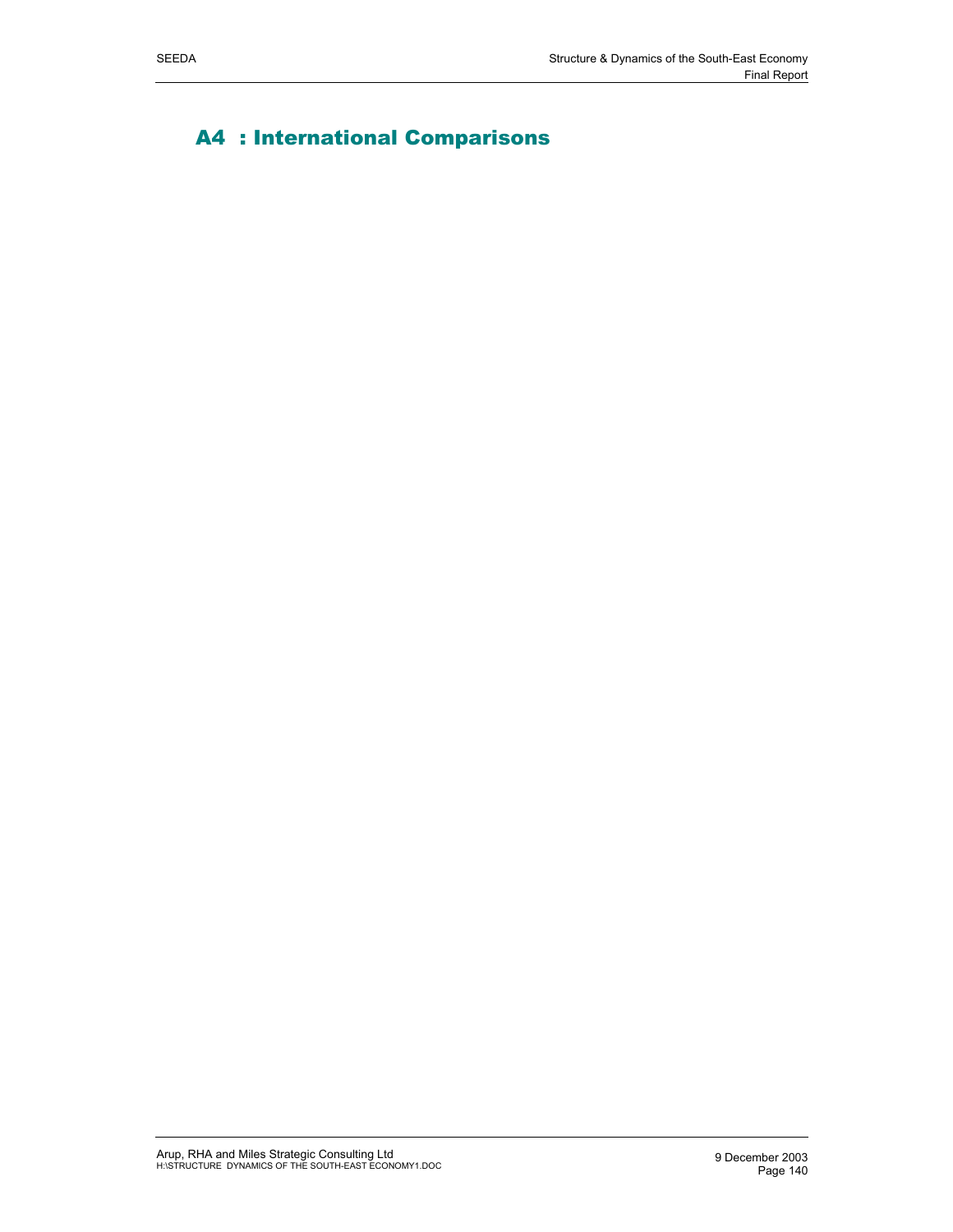# **1. Introduction**

Whilst many recent studies have benchmarked regions internationally, very little study has been undertaken to look at smaller sub-regions in an international context. It is of great interest to examine intra regional disparities as it tells us more about the interactions within regional economies, and how this affects the residents of those regions. As part of this study we examined San Diego, Sydney and South East England (see figure 1.1 below)



## **Figure 1.1: Location of Comparator Cities**

The sub-regions of San Diego in this study are the seven "Major Statistical Areas" (MSA's), according to the definition of the US Census Bureau. The sub-regions of Sydney are the 14 "Statistical Subdivisions" (SSD's) following the definition of the Australian Bureau of Statistics, whilst the sub-regions of South East England have been classified as the NUTS 3 areas.

| South East England        | Sydney                            | San Diego                |
|---------------------------|-----------------------------------|--------------------------|
| <b>Berkshire</b>          | <b>Lower Northern Sydney</b>      | <b>North City</b>        |
| Surrey                    | <b>Eastern Suburbs</b>            | <b>North County</b>      |
| <b>Buckinghamshire CC</b> | <b>Northern Beaches</b>           | <b>East Suburban</b>     |
| <b>Hampshire CC</b>       | <b>Inner Sydney</b>               | <b>North County East</b> |
| <b>Milton Keynes</b>      | <b>Central Northern Sydney</b>    | South Suburban           |
| Portsmouth                | Geoge-Sutherland                  | <b>East County</b>       |
| Oxfordshire               | <b>Inner Western Sydney</b>       | Central                  |
| <b>West Sussex</b>        | Gosford-Wyong                     |                          |
| Southampton               | <b>Outer Western Sydney</b>       |                          |
| Medway                    | <b>Outer South Western Sydney</b> |                          |
| <b>Brighton and Hove</b>  | <b>Blacktown</b>                  |                          |
| <b>Kent CC</b>            | <b>Central Western Sydney</b>     |                          |
| <b>East Sussex CC</b>     | Canterbury-Bankstown              |                          |
| Isle of Wight             | Fairfield-Liverpool               |                          |

#### **Table 1.1: Sub-regions of Study**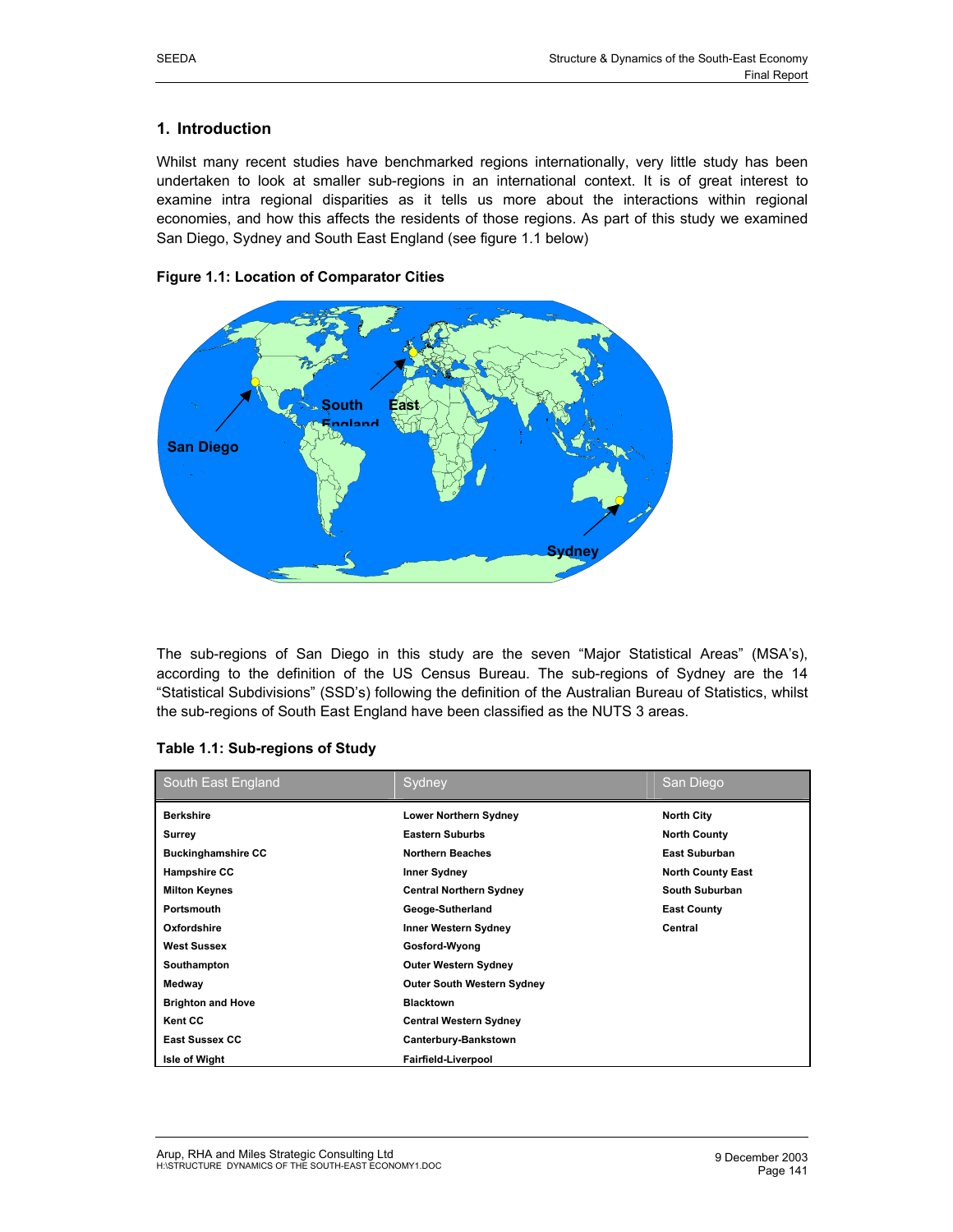# **2. Regional Profiles**

Before investigating Sydney, San Diego and South East England at a sub-regional level it is necessary to examine their economies on a regional scale. Below we compare the regions for the most significant economic indicators. Data is collected for the latest comparable year possible. In relevant cases data has been standardised to US dollar values for ease of comparison.

#### *Population Change*

Population change is a combination of natural increase and migration. Given fairly stable birth rates in the UK, any significant population shifts can be attributed, in large part, to migration patterns.

The population growth rate is taken over a ten-year period. All three regions have experienced growth rates high enough to suggest that inward migration is higher than outward migration. Inward migration can be seen as a result of economic success and as new labour input.

The South East has the lowest level of population change but has experienced a small yet consistent net inflow of population from within the UK. It also absorbs a high proportion of the UK's immigrant population. San Diego's population has grown at twice the rate. However, it is estimated that approximately 85% of San Diego's population growth is due to natural increase, inward migration making up the left over 15%.

Table 2.1: Ten-year population growth rate 1990-2000.

|                    | Growth rate |
|--------------------|-------------|
| San Diego          | 12.64%      |
| Sydney             | 9.80%       |
| South East England | 6.18%       |

*(Sources: US Census Bureau. Mid-year population estimates, UK Office for National Statistics, Australian Demographic statistics)* 

#### *Economic Output and Growth*

Gross domestic product is the most common measure of economic capacity or output. Per capita values provide a reasonable basis for a comparison of relative prosperity and allow us to compare regions of differing size. The figures shown in table 1 are standardized as US dollar purchasing power parities to take into account exchange rate and price differentials.

#### *Output*

The output analysis shows a great deal of disparity between the regions. Despite its relative prosperity at a domestic level the South East lags behind both Sydney and San Diego. Most striking is the output gap between the South East and San Diego. Output per capita in South East England being just 68% of that in San Diego.

|                    | US\$   |
|--------------------|--------|
| <b>San Diego</b>   | 35.068 |
| Sydney             | 25,648 |
| South East England | 23,959 |

#### **Table 2.2: GDP per capita (US\$ PPP 2000)**

**(Sources: US Conference of Mayors, UK Office of National Statistics, Australian Bureau of Statistics)**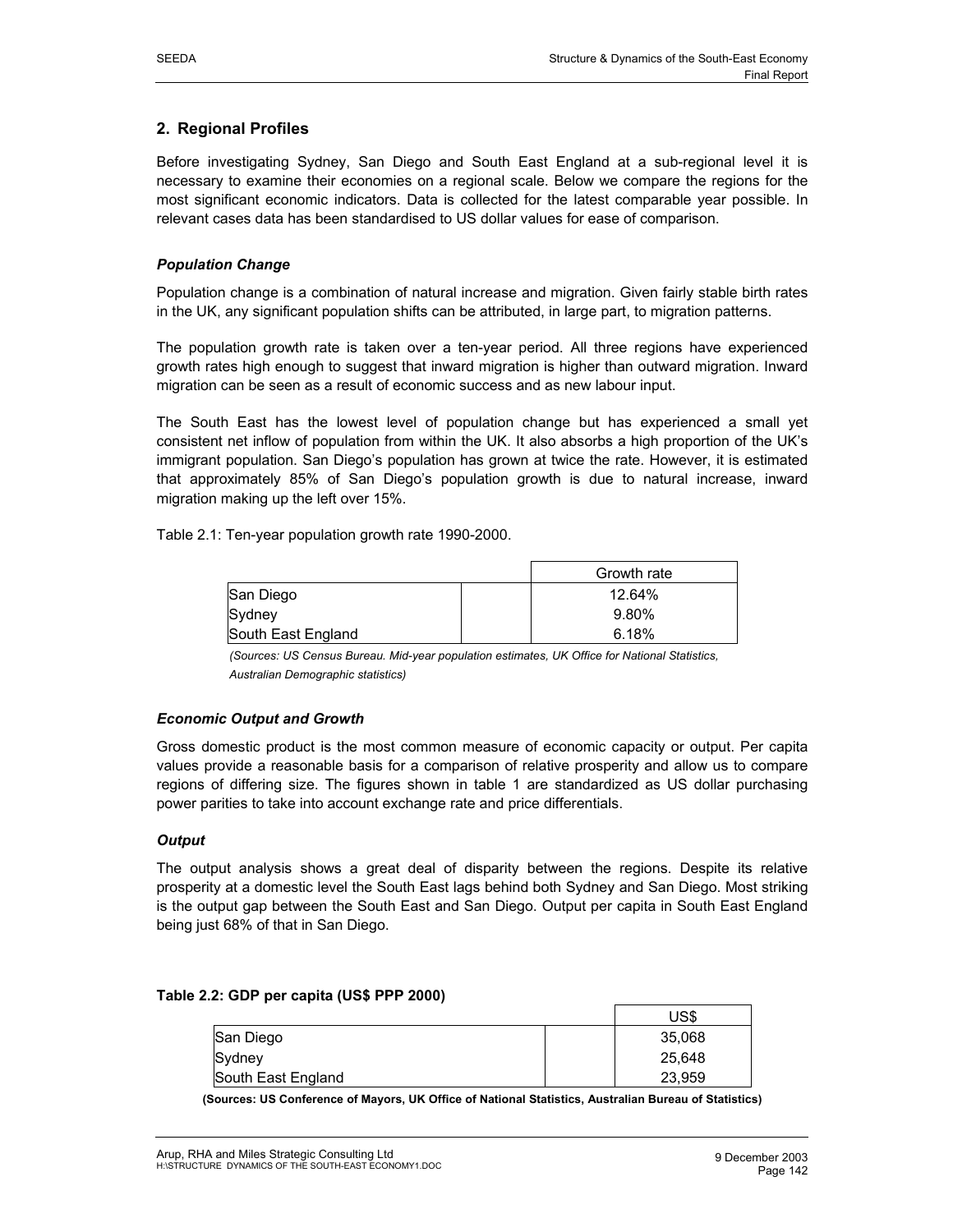#### *Growth*

The output figures suggest a great deal of potential for catch-up for the South East as it closes the output gap. However, an examination of economic growth suggests that the economies of San Diego and Sydney continue to pull away. South East England has maintained a respectable growth rate but has been outperformed by San Diego and Sydney. For reasons of data availability, growth is compared over a four-year period. Output growth has been deflated by national level price deflators. This method, although imperfect, is necessary due to the lack of a regional inflation rate.

### **Table 2.3: Annual average percentage growth rate of GDP 1996 – 2000.**

| San Diego          |   |        |          |                                  |                          | 7.90%                       |
|--------------------|---|--------|----------|----------------------------------|--------------------------|-----------------------------|
| lSvdnev            |   |        |          |                                  |                          | 5.20%                       |
| South East England |   |        |          |                                  |                          | 3.12%                       |
| $\sim$<br>$\cdots$ | . | $   -$ | $\cdots$ | $\cdots$<br>$\ddot{\phantom{1}}$ | $\overline{\phantom{0}}$ | $\sim$ $\sim$ $\sim$ $\sim$ |

(Sources: US Conference of Mayors, UK Office of National Statistics, Australian Bureau of Statistics)

#### *Earnings*

It is interesting to observe the extent to which income creation (measured by GDP) is transferred into individual earnings. The earnings statistics broadly match the output analysis. However earnings in San Diego are comparatively high relative to GDP. Average weekly earnings are similar in Sydney and South East England.

#### **Table 2.4: Mean Gross Average Monthly Earnings (US\$ PPP 1999)**

|                    | US \$ |
|--------------------|-------|
| San Diego          | 2,830 |
| Sydney             | 2,192 |
| South East England | 2.148 |

(Source: US Bureau of Economic Analysis: Regional Accounts Data, UK New Earnings Survey, Australian Bureau of Statistics: Compensation of Employees)

## *The Labour Market*

Labour market statistics are useful indicators of economic input, excess capacity and social inclusion.

#### *Activity*

The activity rate applied here is defined as the proportion of the population between the ages of 16 and 64 engaged in the labour market. This tells us something about the potential size of labour inputs and the size of the economic burden of the economically inactive. All three regions have remarkably similar levels of activity. The figures represent a reasonable level of activity in South East England.

#### **Table 2.5: Economic Activity Rate 2000/2001**

| San Diego          | 65.1% |
|--------------------|-------|
| Sydney             | 60.6% |
| South East England | 66.9% |

*(Sources: US Bureau of Labor Statistics, UK Labour Force Survey, Australian Bureau of* 

*Statistics: Census of Population and Housing)*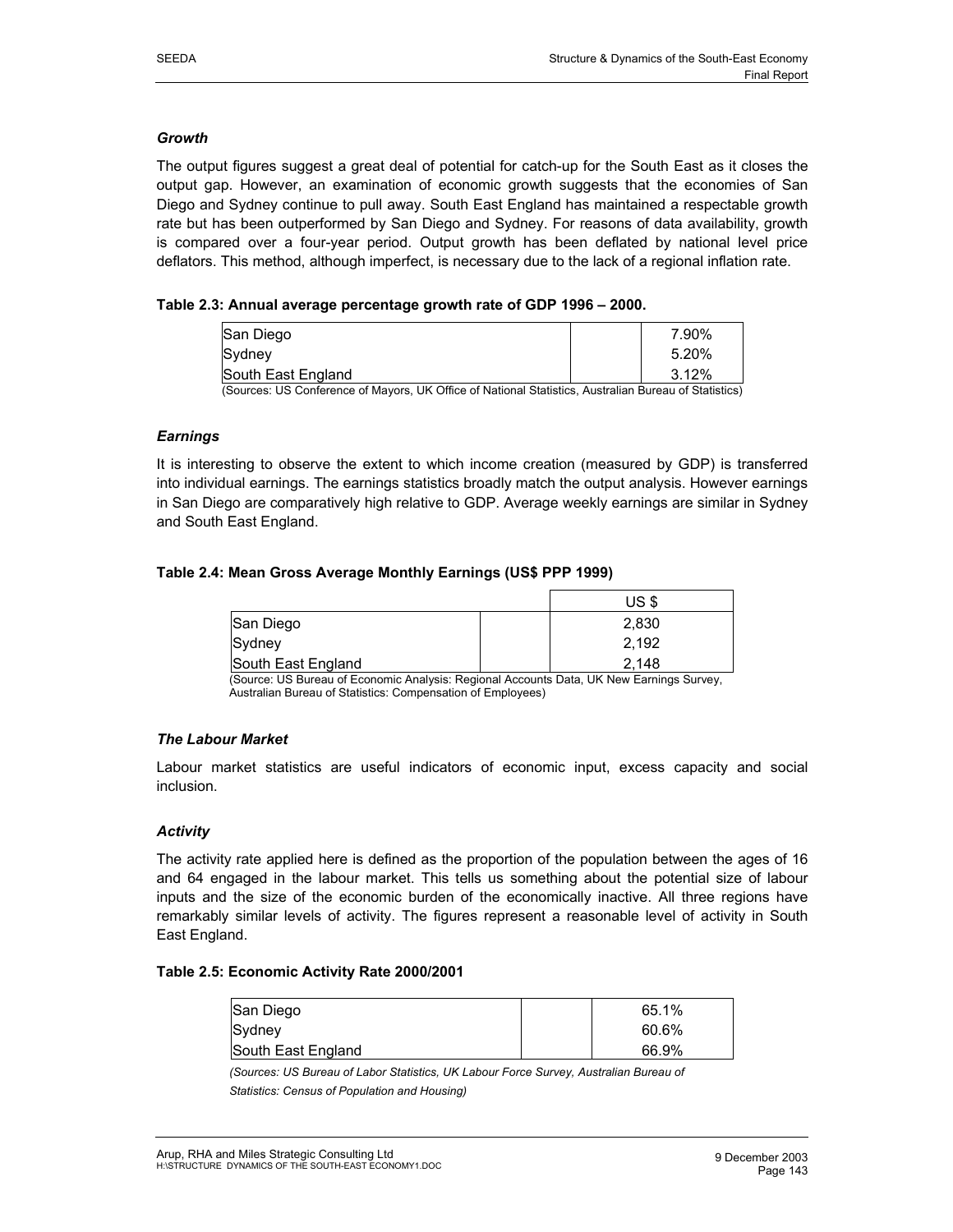#### *Unemployment*

The unemployment rate is a measure of excess capacity as well as economic disparity. The figures show broadly the relative unemployment rates, however due to international differences in measurement, accurate comparison is difficult. In addition unemployment rates are largely cyclical and reflect current levels of demand.

South East England has the lowest level of unemployment in our sample. 2.8% represents a particularly low rate, suggesting that the economy is working at somewhere close to full capacity at the given level of capital stock. Sydney on the other hand has a significant unemployment problem.

#### **Table 2.6: Unemployment Rates as proportion of labour force 2000**

| (Sources: US   |                    |          |
|----------------|--------------------|----------|
|                | San Diego          | 3.30%    |
| Bureau of      |                    |          |
|                | <b>ISvdnev</b>     | $6.10\%$ |
| Labor          |                    |          |
| Statistics, UK | South East England | 2.80%    |
|                |                    |          |

*Labour Force Survey, Australian Bureau of Statistics)* 

# **3. Economic Structure**

An examination of economic structure reveals the relative sizes of different sectors of activity and reflects the region's main functions. Here we use sectoral employment share as a measure of economic structure.

### *Manufacturing*

The manufacturing sector has undergone a sustained decline in most developed countries in the post-war era. Urban areas in particular have undergone structural shifts from manufacturing to tertiary functions. Given that the three regions have a high degree of urbanization the low levels of manufacturing are unsurprising.

San Diego has the edge in manufacturing, much of which is high value added, high technology activity. San Diego has a significant cluster of computer manufacturing. South East England has a similar level of employment in manufacturing. South East England has a significant high technology sector and is prominent in electro-technology.

#### **Table 2.7: Manufacturing employment as a proportion of total employment 1999.**

| San Diego          | 13%    |
|--------------------|--------|
| Sydney             | 12.90% |
| South East England | 11.80% |

*(Sources: US Bureau of Labor Statistics: LABSTAT, UK Office of National Statistics, Australian Bureau of Statistics)* 

#### *Business and Finance*

Structural shifts away from manufacturing have been part of a trend toward a reliance on the business services and finance. This sector is the most significant employer for all three regions.

Again, the business structure is seen to be remarkably similar in all regions. This is a reflection of the similarity of the process toward post industrialization that developed countries have undergone. South East England has the highest percentage of employment in this sector, reflecting its advantage as a neighbour of a global financial center in London.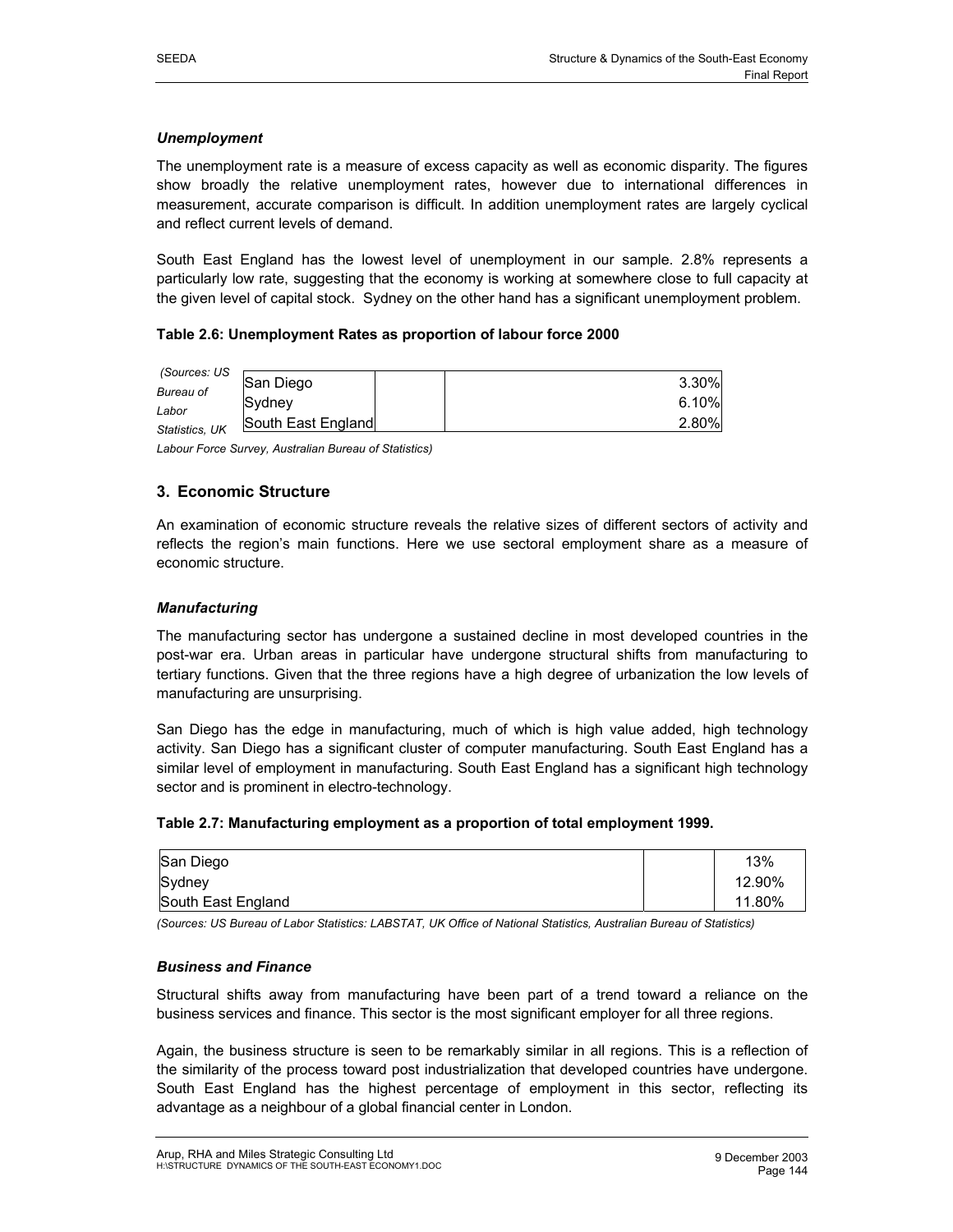#### **Table 2.8: Business and Finance employment as a proportion of total employment 1999.**

| San Diego          | 19.20% |
|--------------------|--------|
| Sydney             | 20.20% |
| South East England | 22.90% |

*(Sources: US Bureau of Labor Statistics: LABSTAT, UK Office of National Statistics, Australian Bureau of Statistics)* 

#### *Construction*

The construction sector is both significant as a sector in its own right and an indicator of the general level of business activity and investment.

The construction sector is a significant yet small sector in all three regions. South East England employs a far lower proportion of its workforce in construction than San Diego and Sydney.

#### **Table 2.9: Construction employment as a proportion of total employment 1999.**

| San Diego          | 7.00% |
|--------------------|-------|
| Sydney             | 6.90% |
| South East England | 4.20% |

*(Sources: US Bureau of Labor Statistics: LABSTAT, UK Office of National Statistics, Australian Bureau of Statistics)* 

#### *Wholesale and Retail*

The tertiary sector is dominant in all three economies. We can see that the retail sector is a hugely significant employer. Again there is remarkable consistency across the regions. Just under a fifth of employment in South East England is in wholesale and retail.

#### **Table 2.10: Wholesale and retail employment as a proportion of total employment 1999.**

| San Diego          | 18.60% |
|--------------------|--------|
| Sydney             | 20.00% |
| South East England | 19.10% |

*(Sources: US Bureau of Labor Statistics: LABSTAT, UK Office of National Statistics, Australian Bureau of Statistics)* 

#### *Transportation*

The transportation sector is the least significant employer of the five sectors studied here. South East England has the largest transport sector of the three, which is partly a reflection of the importance of the airport sector in the UK.

#### **Table 2.11: Transportation employment as a proportion of total employment 1999.**

| San Diego          | 5.10% |
|--------------------|-------|
| Sydney             | 5.90% |
| South East England | 6.70% |

*(Sources: US Bureau of Labor Statistics: LABSTAT, UK Office of National Statistics, Australian Bureau of Statistics)*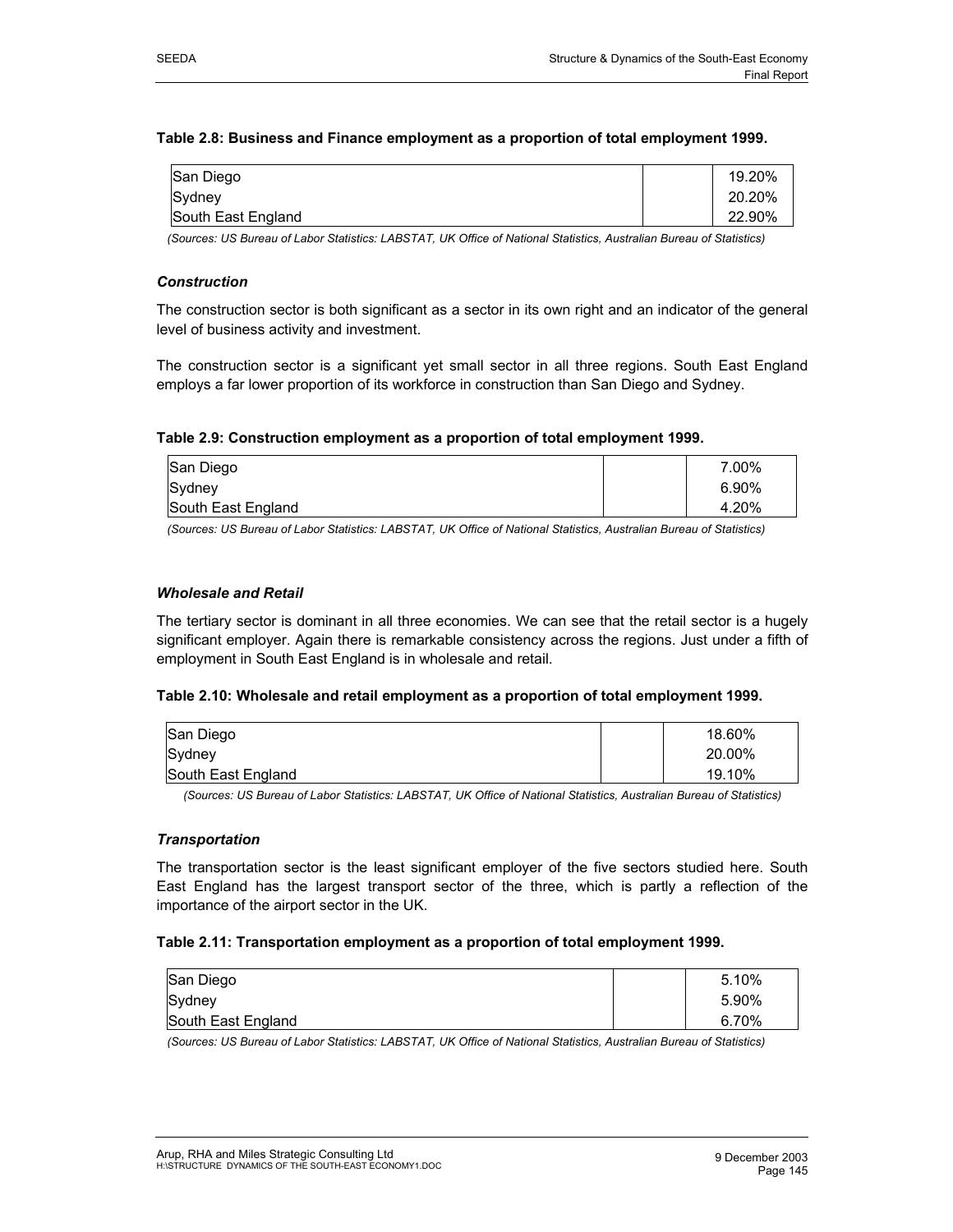# **4. Knowledge Economy**

There has been a marked increase in the recognition of the importance of knowledge as a driver of economic growth. Skills, ideas and innovation are now thought to be an integral part of business growth. The extent of the knowledge economy and its impact is difficult to measure directly. Here we focus on research and development and patent activity as indicators of knowledge capacity, knowledge creation and translation of ideas into economic outcomes.

#### *Research and Development*

Research and development is a process which seeks to increase the knowledge base of an economy. It is crucial to commercial success in product development and productivity improvements. Research and development can be seen as both creating knowledge and utilizing knowledge.

Business has embraced the knowledge economy as a way of improving performance, hence the high levels of private sector investment in research and development. This is particularly the case for high technology sectors in which knowledge pays a greater role in wealth creation. There are huge disparities in the levels of investment in our three regions, especially considering their structural similarities.

San Diego's lead reflects the common tendency for US industry to recognize the value of research and development. Sydney lags a long way behind in private investment. Businesses in South East England have significant room for catch-up in research and development.

#### **Figure 2.12: Research and development per capita investment expenditure by business per capita 1999.**

|                    | US\$ per capita |
|--------------------|-----------------|
| San Diego          | 1089            |
| Sydney             | 157             |
| South East England | 447             |

(Sources: US National Science Foundation, Eurostat, Australian Bureau of Statistics: Research and Experimental Development, Business Enterprise)

In the public sector Sydney continues to lag behind San Diego and South East England in terms of research and development. However the pattern of relative investment in San Diego and South East England is reversed. The lower government investment figure in San Diego reflects the reliance on the business sector in the US as a whole.

#### **Table 2.13: Research and development per capita investment expenditure by government 1999.**

|                    | US\$ per capita |
|--------------------|-----------------|
| San Diego          | 154             |
| Sydney             | 82              |
| South East England | 334             |

(Sources: US National Science Foundation, Eurostat, Australian Bureau of Statistics: Research and Experimental Development, Government and Private Non-profit Organisations)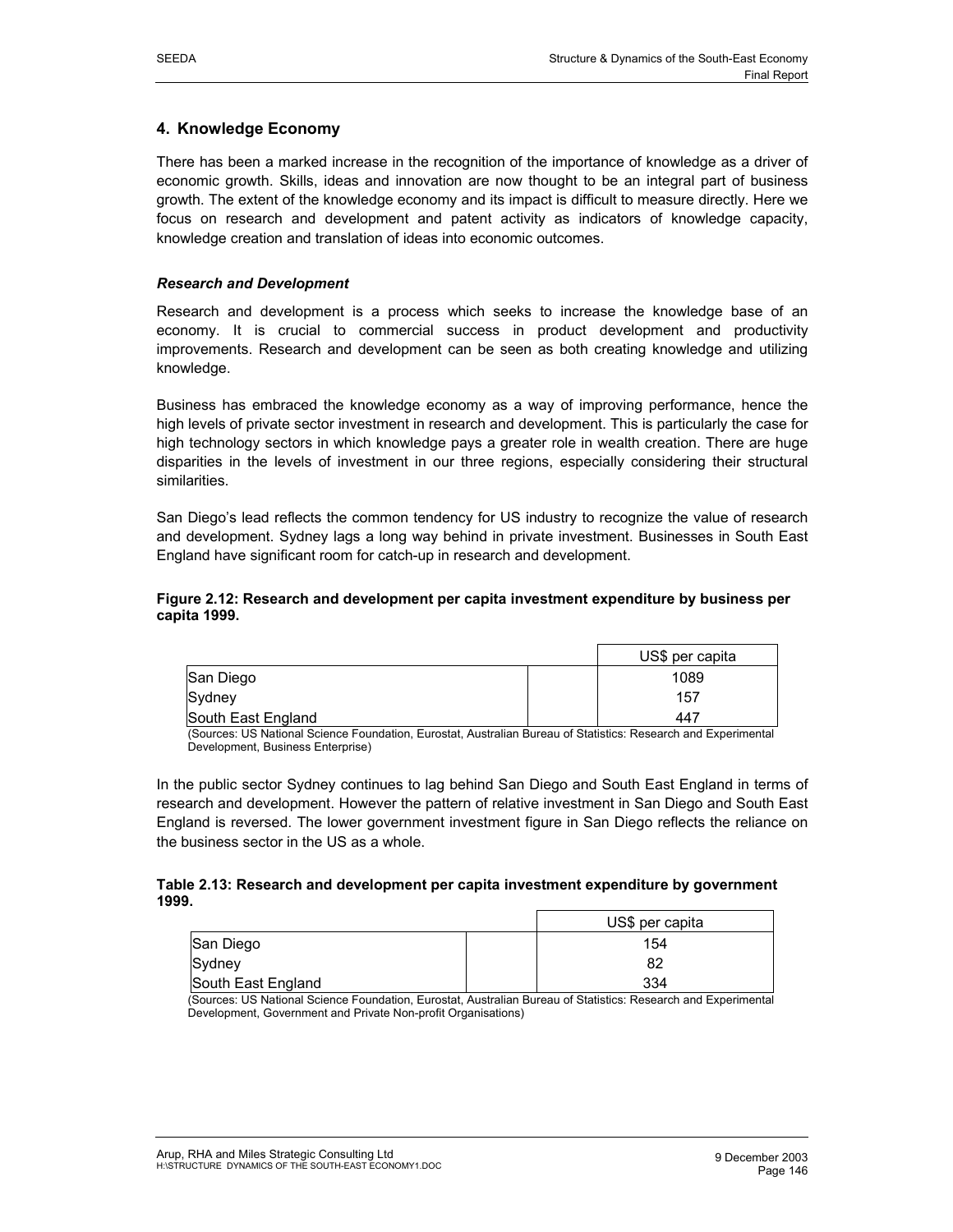### *Patent Activity*

The level of patent activity is a good measure of the level of technological advancement in business and success in the transfer of technology into wealth creation. The measure used is the number of patent registrations per million inhabitants.

San Diego is the leads the way in patent activity reflecting a large high technology manufacturing sector. South East England registers (proportionally) one third of the patents of San Diego. Sydney's patent performance is disappointing. The indicators confirm the United States' predominance in knowledge creation and utilization, the effects of which are evident in high labour productivity.

#### **Table 14: Patent registrations per million inhabitants 1999.**

| San Diego          | 624 |
|--------------------|-----|
| Sydney             | 43  |
| South East England | 208 |

(Sources: US Patent and Trademark Office, Eurostat)

#### *Living Costs*

The costs of living are a useful indicator of long-term economic sustainability. It is important for economies to balance high growth and incomes with affordability. Living costs are, therefore, an important part of quality of life. Due to a lack of a broad comparative cost analysis at the regional level, we confine ourselves to a comparison of housing costs. Housing costs make up a large part of consumer expenditure and are a useful indicator of the general price level.

San Diego has the highest median house price reflecting on its greater wealth. The South East value also breaks the \$200,000 mark reflecting a lack of space and a high degree of competition. Sydney house prices are significantly lower.

#### **Table 2.15: Median value house prices 1999/2000 US\$**

|                    | US\$    |
|--------------------|---------|
| San Diego          | 227,200 |
| Sydney             | 157,000 |
| South East England | 202,333 |

(Sources: Land Registry, City of Sydney Yearbook, US Census Bureau)

## **5. Intra-regional disparities comparison**

#### *Population*

Table 3.1 illustrates the spread of population across the sub-regions of South East England, Sydney and San Diego. For example, in the case of the South East, the largest sub-region, Kent, has a population ten times higher than that of the Isle of Wright. While in San Diego, East County accounts for only 0.8% of the total population.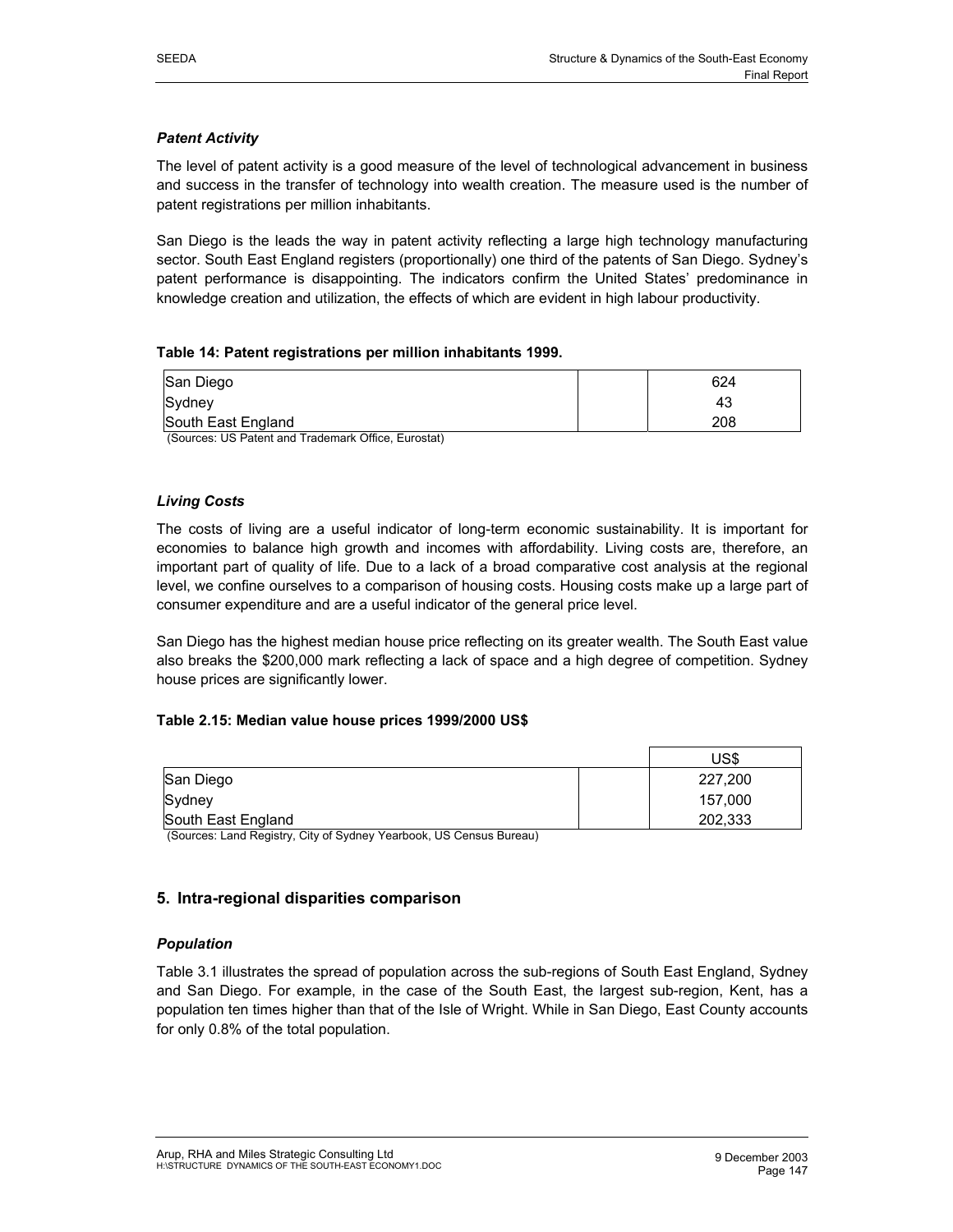| <b>South East</b>    |           |                           |           |                   |           |
|----------------------|-----------|---------------------------|-----------|-------------------|-----------|
| England              | 2001      | Sydney                    | 2001      | San Diego         | 2000      |
| South East           | 8,021,373 | Sydney                    | 3,885,223 | San Diego         | 2,813,833 |
| Kent CC              | 1,331,194 | Geoge-Sutherland          | 412,594   | North City        | 658,877   |
| Hampshire CC         | 1,241,431 | Central Northern Sydney   | 386,718   | Central           | 619,133   |
| Surrey               | 1,060,284 | Fairfield-Liverpool       | 336,223   | East Suburban     | 462,663   |
| <b>Berkshire</b>     | 803,698   | Inner Sydney              | 311,233   | North County East | 380,430   |
| <b>West Sussex</b>   | 755,089   | Outer Western Sydney      | 307,787   | North County      | 364,157   |
| Oxfordshire          | 607,470   | Canterbury-Bankstown      | 296,551   | South Suburban    | 307,469   |
| East Sussex CC       | 493,130   | Central Western Sydney    | 286,629   | East County       | 21,104    |
| Buckinghamshire      |           |                           |           |                   |           |
| CС                   | 479,131   | Gosford-Wyong             | 285,508   |                   |           |
| Brighton and         |           |                           |           |                   |           |
| Hove                 | 250,218   | Lower Northern Sydney     | 280,982   |                   |           |
| Medway               | 249,704   | <b>Blacktown</b>          | 256,364   |                   |           |
| Southampton          | 219,748   | Eastern Suburbs           | 233,069   |                   |           |
| <b>Milton Keynes</b> | 209,132   | Northern Beaches          | 219,230   |                   |           |
| Portsmouth           | 188,219   | Inner Western Sydney      | 157,505   |                   |           |
|                      |           | South<br>Outer<br>Western |           |                   |           |
| Isle of Wight        | 132,925   | Sydney                    | 114,830   |                   |           |

| Table 3.1 Sub-regional population distribution |  |  |
|------------------------------------------------|--|--|
|------------------------------------------------|--|--|

*Source: Population Estimates, Nomis; Basic Community Profiles, Australian Bureau of Statistics; Data Warehouse, San Diego Association of Governments* 

| <b>South East</b>        |         |                                     |         |                   |        |
|--------------------------|---------|-------------------------------------|---------|-------------------|--------|
| England                  | 2001    | Sydney                              | 2001    | San Diego         | 2000   |
| South East               | 100.0%  | Sydney                              | 100.0%  | San Diego         | 100.0% |
| Kent CC                  | 16.6%   | Geoge-Sutherland                    | 10.6%   | North City        | 23.4%  |
| Hampshire CC             | 15.5%   | Central Northern Sydney             | 10.0%   | Central           | 22.0%  |
| Surrey                   | 13.2%   | Fairfield-Liverpool                 | $8.7\%$ | East Suburban     | 16.4%  |
| <b>Berkshire</b>         | 10.0%   | Inner Sydney                        | 8.0%    | North County East | 13.5%  |
| West Sussex              | $9.4\%$ | Outer Western Sydney                | 7.9%    | North County      | 12.9%  |
| Oxfordshire              | 7.6%    | Canterbury-Bankstown                | 7.6%    | South Suburban    | 10.9%  |
| East Sussex CC           | 6.1%    | Central Western Sydney              | 7.4%    | East County       | 0.8%   |
| Buckinghamshire          |         |                                     |         |                   |        |
| CС                       | 6.0%    | Gosford-Wyong                       | 7.3%    |                   |        |
| <b>Brighton and Hove</b> | 3.1%    | Lower Northern Sydney               | 7.2%    |                   |        |
| Medway                   | 3.1%    | <b>Blacktown</b>                    | 6.6%    |                   |        |
| Southampton              | 2.7%    | Eastern Suburbs                     | 6.0%    |                   |        |
| <b>Milton Keynes</b>     | 2.6%    | Northern Beaches                    | 5.6%    |                   |        |
| Portsmouth               | 2.3%    | Inner Western Sydney                | 4.1%    |                   |        |
| Isle of Wight            | 1.7%    | South<br>Western<br>Outer<br>Sydney | 3.0%    |                   |        |

*Source: Population Estimates, Nomis; Basic Community Profiles, Australian Bureau of Statistics; Data Warehouse, San Diego Association of Governments*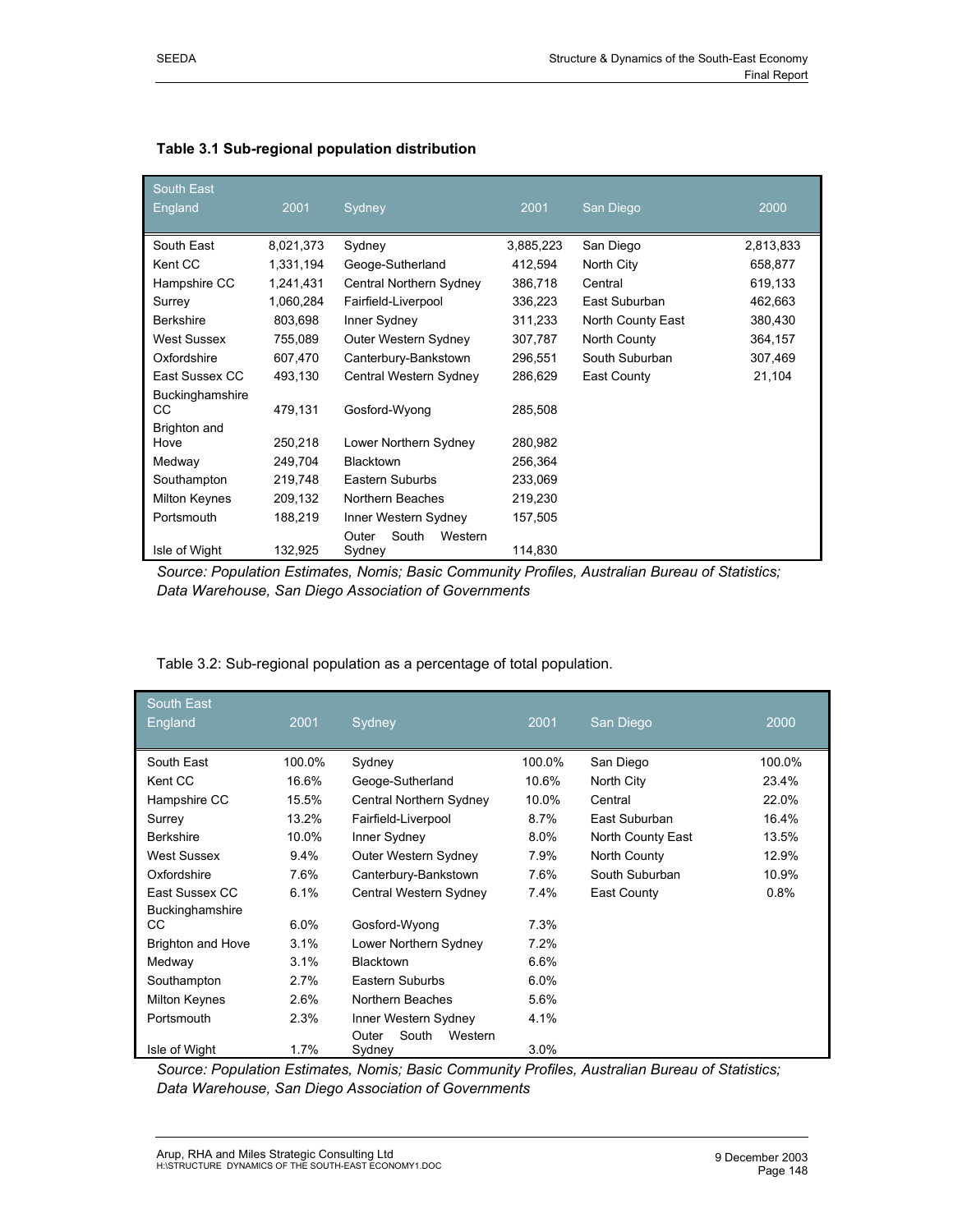### *Income*

At the sub-regional level, income (as measured by the levels of earnings within each sub-region) is an important indicator of local economic development. It is clear that Sydney has the largest range of income levels across its sub-regions, as illustrated in figure 3.1 below. Note that the index values are calculated so that a figure of 100 represents the regional average for each region.

# **Table 3.3 Index of Income**

|                          | 2001 Index    |                           |                          |                   | 2000 Index  |
|--------------------------|---------------|---------------------------|--------------------------|-------------------|-------------|
|                          | (South East = |                           | <b>2001 Index</b>        |                   | San Diego = |
| South East England       | 100)          | Sydney                    | (Sydney = 100) San Diego |                   | 100)        |
|                          |               |                           |                          |                   |             |
| <b>Berkshire</b>         | 116.6         | Lower Northern Sydney     | 132.9                    | North City        | 124.5       |
| Surrey                   | 115.7         | Eastern Suburbs           | 123.5                    | North County      | 112.1       |
| Buckinghamshire CC       | 106.1         | Northern Beaches          | 117.4                    | East Suburban     | 98.1        |
| Hampshire CC             | 98.6          | Inner Sydney              | 116.6                    | North County East | 97.4        |
| Milton Keynes            | 96.4          | Central Northern Sydney   | 116.3                    | South Suburban    | 88.5        |
| Portsmouth               | 96.3          | Geoge-Sutherland          | 99.6                     | East County       | 83.2        |
| Oxfordshire              | 95.9          | Inner Western Sydney      | 98.7                     | Central           | 72.2        |
| <b>West Sussex</b>       | 95.0          | Gosford-Wyong             | 96.6                     |                   |             |
| Southampton              | 91.1          | Outer Western Sydney      | 95.2                     |                   |             |
|                          |               | South<br>Western<br>Outer |                          |                   |             |
| Medway                   | 89.8          | Sydney                    | 90.9                     |                   |             |
| <b>Brighton and Hove</b> | 88.7          | Blacktown                 | 88.5                     |                   |             |
| Kent CC                  | 88.6          | Central Western Sydney    | 80.7                     |                   |             |
| East Sussex CC           | 82.1          | Canterbury-Bankstown      | 72.2                     |                   |             |
| Isle of Wight            | 78.9          | Fairfield-Liverpool       | 72.0                     |                   |             |

*Source: New Earnings Survey, Nomis; Basic Community Profiles, Australian Bureau of Statistics; Data Warehouse, San Diego Association of Governments* 

## **Figure 3.1 Index of Income**

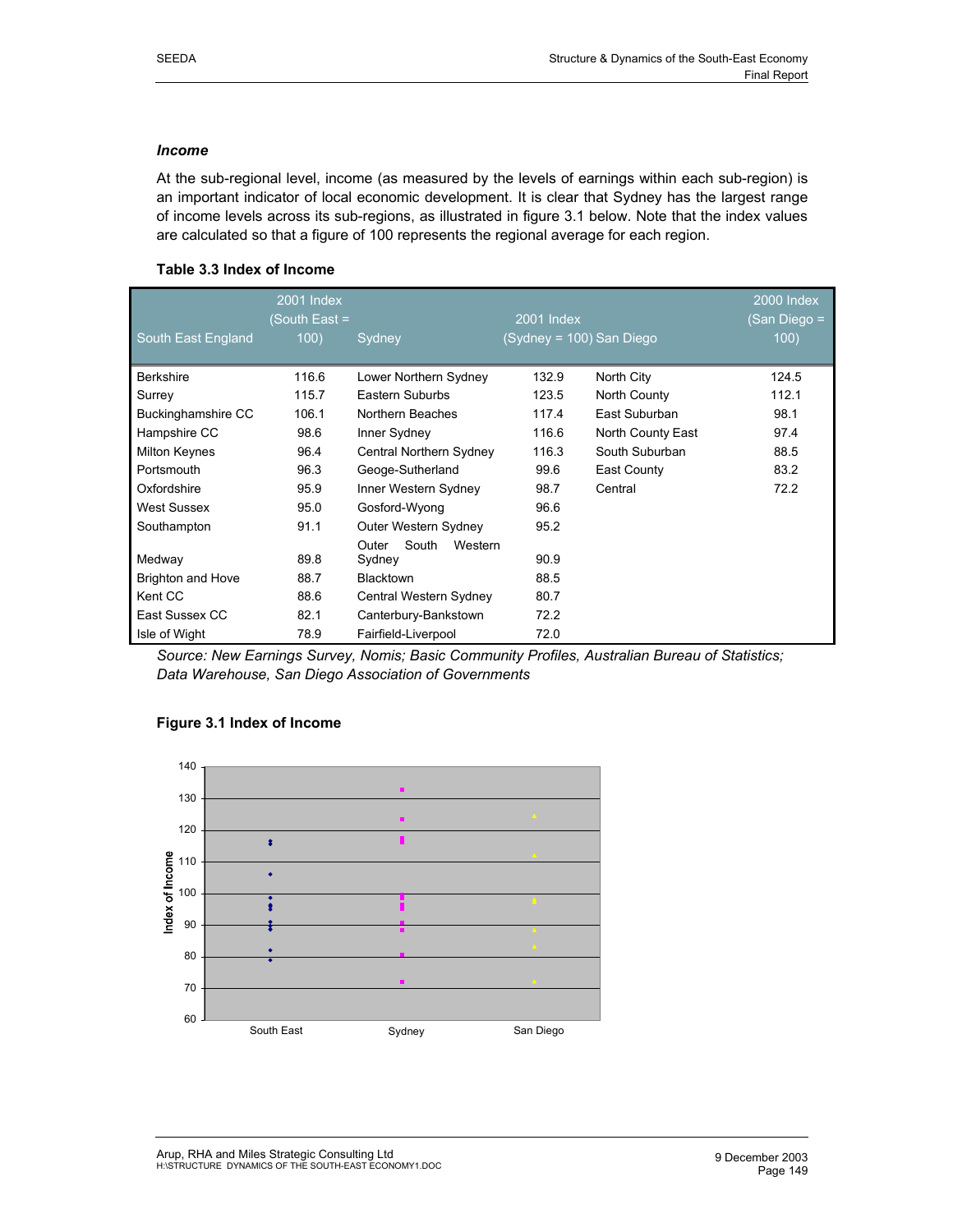#### *Economic Activity Rate*

Economic activity rates are one of the main contributors towards economic output – the more people available within the labour market the more an area can produce. It is, therefore, interesting to look at differences across the sub-regions.

Within the study economic activity rates for Sydney are calculated on a slightly different basis to other two regions. For South East England and San Diego, we use economic activity rate for ages 16 and over, while for Sydney this rate is for ages 15 and over. This partly explains why Sydney's average activity ratio is lower than those of the South East and San Diego.

Although South East England has the highest level of economic activity, the disparities between its sub-regions are the greatest amongst the three. The rates vary from 75.0% in Milton Keynes to 56.8% in Isle of Wight, with an overall range of 18.2%. The ranges for Sydney and San Diego are 12.4% and 14.0% respectively. If we look at the standard deviation of the activity rates, the figures are 4.96%, 4.30% and 4.69% for the South East, Sydney and San Diego respectively. Again, the South East shows the highest intra-regional disparities.

To eliminate the effects of different statistical definitions amongst the sub-regions an index of the economic activity rates was calculated with the average level of the individual regions as the base. Figure 3.2 clearly demonstrates that South East England displays the largest variation across its sub-regions.

|                          | <b>2001 Index</b><br>$(16+)$ (South |                                     | 2001 Index<br>$(15+)$ (Sydney |                   | 2000 Index<br>(16+) (San |
|--------------------------|-------------------------------------|-------------------------------------|-------------------------------|-------------------|--------------------------|
| South East England       | $East = 100$                        | <b>Sydney</b>                       | $=100$                        | San Diego         | Diego $=100$ )           |
| <b>Milton Keynes</b>     | 112.1                               | Central Northern Sydney             | 108.5                         | North County      | 104.7                    |
| Buckinghamshire CC       | 106.3                               | Outer Western Sydney                | 107.9                         | North City        | 104.1                    |
| <b>Berkshire</b>         | 105.1                               | Northern Beaches                    | 107.7                         | North County East | 101.9                    |
| Oxfordshire              | 104.0                               | South<br>Western<br>Outer<br>Sydney | 106.3                         | East Suburban     | 97.9                     |
| Hampshire CC             | 103.7                               | Lower Northern Sydney               | 106.1                         | South Suburban    | 96.5                     |
| Surrey                   | 103.4                               | Geoge-Sutherland                    | 103.2                         | Central           | 91.3                     |
| Medway                   | 100.6                               | Blacktown                           | 101.6                         | East County       | 83.2                     |
| <b>Brighton and Hove</b> | 97.0                                | Eastern Suburbs                     | 100.2                         |                   |                          |
| Kent CC                  | 95.7                                | Inner Western Sydney                | 97.7                          |                   |                          |
| Southampton              | 95.5                                | Inner Sydney                        | 97.2                          |                   |                          |
| Portsmouth               | 94.9                                | Fairfield-Liverpool                 | 92.9                          |                   |                          |
| West Sussex              | 94.8                                | Central Western Sydney              | 92.6                          |                   |                          |
| East Sussex CC           | 87.9                                | Gosford-Wyong                       | 89.5                          |                   |                          |
| Isle of Wight            | 84.9                                | Canterbury-Bankstown                | 87.9                          |                   |                          |

#### **Table 3.4 Index of Economic Activity Rate**

*Source: Labour Force Survey, Nomis; Basic Community Profiles, Australian Bureau of Statistics; Data Warehouse, San Diego Association of Governments*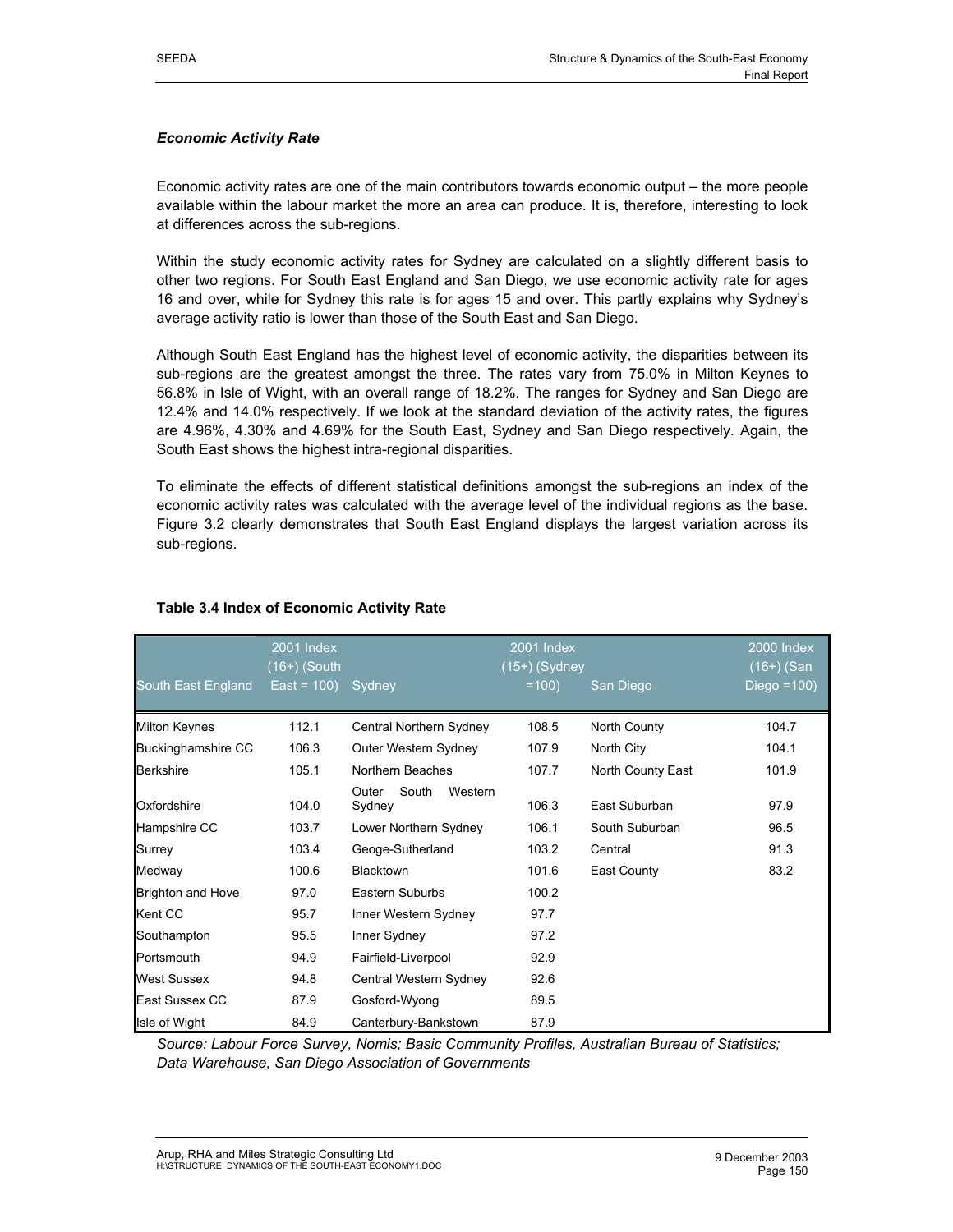

**Figure 3.2: Index of economic activity rate** 

#### *Unemployment*

Unemployment is another important indicator of local economic prosperity. Healthy economies should be able to create enough jobs for the local workforce. Thanks to stability in the regional economy, South East England enjoys a relatively low unemployment rate. The lowest level of unemployment in any sub-region was to be found within Surrey, which recorded an unemployment rate of just 0.9% in 2001. However, full employment is not a characteristic shared by all sub-regions.

#### **Table 3.5 Unemployment rate**

| South East                | 2001<br>Unemployment |                            | 2001<br><b>Unemployment</b> |                   | 2000<br><b>Unemployment</b> |
|---------------------------|----------------------|----------------------------|-----------------------------|-------------------|-----------------------------|
| <b>England</b>            | rate $(\%)$          | Sydney                     | rate $\sqrt{(2)}$           | San Diego         | rate $(\%)$                 |
| Surrey<br>Buckinghamshire | 0.9                  | Northern Beaches           | 3.4                         | East County       | 3.3                         |
| CC                        | 1.4                  | Central Northern Sydney    | 3.6                         | North City        | 4.1                         |
| Oxfordshire               | 1.5                  | Lower Northern Sydney      | 3.9                         | North County      | 4.5                         |
| West Sussex               | 1.5                  | Geoge-Sutherland           | 4.5                         | East Suburban     | 5.6                         |
| Hampshire CC              | 1.5                  | Eastern Suburbs            | 4.8                         | North County East | 6.0                         |
| Berkshire                 | 1.7                  | Inner Western Sydney       | 5.4                         | South Suburban    | 7.7                         |
| Milton Keynes             | 2.6                  | Outer Western Sydney       | 5.6                         | Central           | 7.9                         |
| East Sussex CC            | 3.2                  | Inner Sydney               | 6.2                         |                   |                             |
| Kent CC                   | 3.3                  | Outer South Western Sydney | 7.0                         |                   |                             |
| Medway                    | 3.8                  | Blacktown                  | 7.7                         |                   |                             |
| Portsmouth                | 4.3                  | Central Western Sydney     | 8.1                         |                   |                             |
| Southampton               | 4.3                  | Canterbury-Bankstown       | 8.4                         |                   |                             |
| Isle of Wight             | 5.7                  | Gosford-Wyong              | 8.5                         |                   |                             |
| <b>Brighton and Hove</b>  | 6.1                  | Fairfield-Liverpool        | 10.6                        |                   |                             |

*Source: Eurostat; Basic Community Profiles, Australian Bureau of Statistics; Data Warehouse, San Diego Association of Governments*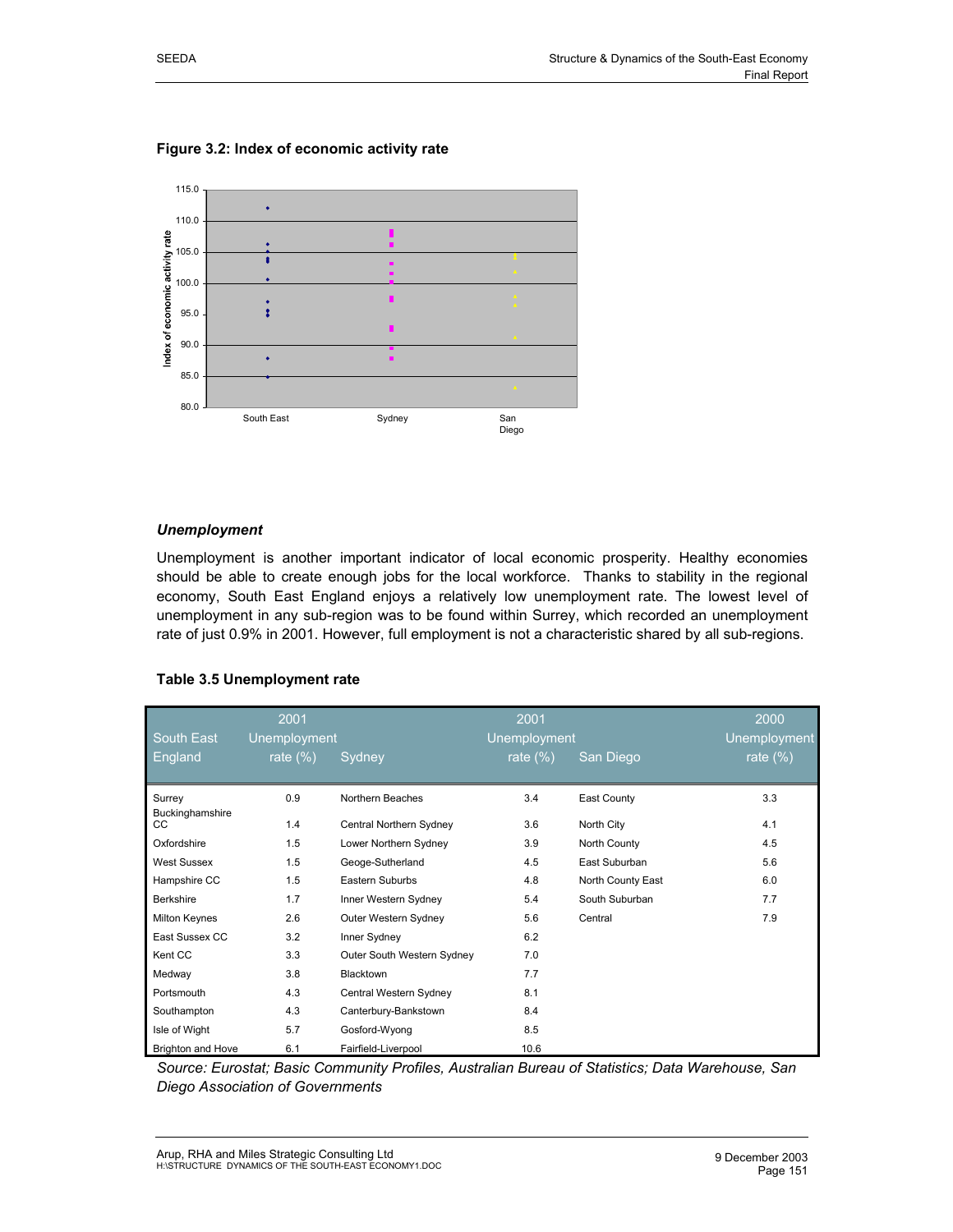The index of unemployment illustrates more clearly the intra-regional disparities within each region. Although South East England has the lowest average level of unemployment, it also suffers the largest inequality. Its index of unemployment values values range from 244.4 to 36.1, comparing with Sydney (177.2 – 57.8) and San Diego (162.4 – 68.5). Indeed, the standard deviations for the indices of the South East, Sydney and San Diego are 60.9, 38.7 and 34.5 respectively.

#### **Table 3.6 Index of unemployment rates**

|                               | 2001 Index<br>(reversed, | 2001 Index                          |                            |                   | <b>2000 Index</b> |
|-------------------------------|--------------------------|-------------------------------------|----------------------------|-------------------|-------------------|
| <b>South East</b>             | South East =             |                                     | (reversed,                 |                   | (reversed, San    |
| <b>England</b>                | 100)                     | Sydney                              | $Sy$ dney = 100) San Diego |                   | Diego = $100$ )   |
| Surrey                        | 244.4                    | Northern Beaches                    | 177.2                      | East County       | 162.4             |
| Buckinghamshire<br>CС         | 157.1                    | Central Northern Sydney             | 171.0                      | North City        | 133.5             |
| Oxfordshire                   | 146.7                    | Lower Northern Sydney               | 155.2                      | North County      | 119.0             |
| <b>West Sussex</b>            | 146.7                    | Geoge-Sutherland                    | 135.1                      | East Suburban     | 96.1              |
| Hampshire CC                  | 146.7                    | Eastern Suburbs                     | 126.1                      | North County East | 90.7              |
| <b>Berkshire</b>              | 129.4                    | Inner Western Sydney                | 113.0                      | South Suburban    | 69.8              |
| <b>Milton Keynes</b>          | 84.6                     | Outer Western Sydney                | 109.3                      | Central           | 68.5              |
| East Sussex CC                | 68.8                     | Inner Sydney                        | 97.9                       |                   |                   |
| Kent CC                       | 66.7                     | Outer<br>South<br>Western<br>Sydney | 87.5                       |                   |                   |
| Medway                        | 57.9                     | <b>Blacktown</b>                    | 79.6                       |                   |                   |
| Portsmouth                    | 51.2                     | Central Western Sydney              | 75.7                       |                   |                   |
| Southampton                   | 51.2                     | Canterbury-Bankstown                | 73.1                       |                   |                   |
| Isle of Wight<br>Brighton and | 38.6                     | Gosford-Wyong                       | 71.5                       |                   |                   |
| Hove                          | 36.1                     | Fairfield-Liverpool                 | 57.8                       |                   |                   |

*Source: Eurostat; Basic Community Profiles, Australian Bureau of Statistics; Data Warehouse, San Diego Association of Governments* 



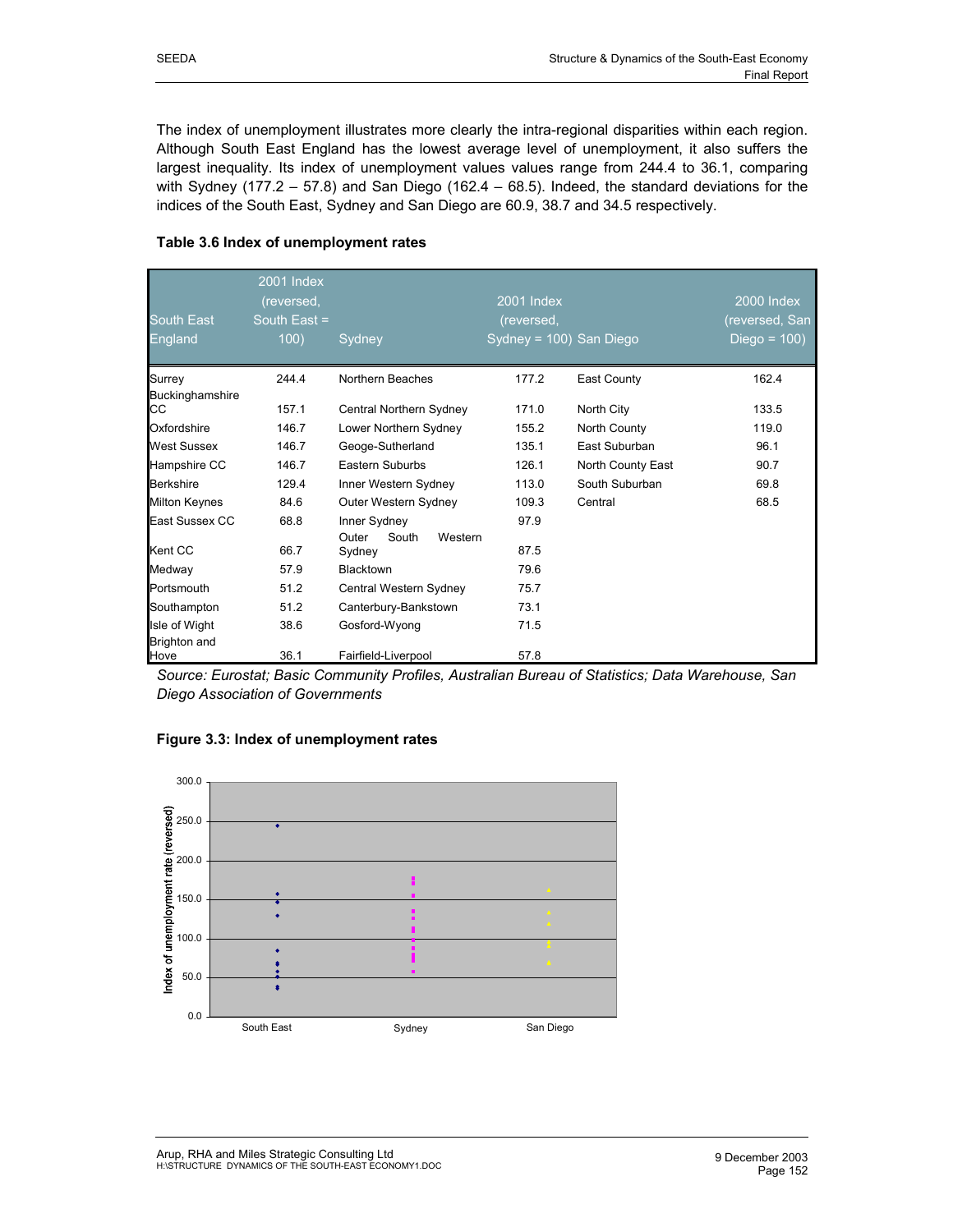# *Employment as a percentage of population*

Employment as a percentage of population is a variable that measures the proportion of the population who are creating wealth within their corresponding area. Other things equal, the higher the ratio, the higher the local economic output.

|                              | Employment/     |                                     | Employment/     |                   | Employment/ |
|------------------------------|-----------------|-------------------------------------|-----------------|-------------------|-------------|
| <b>South East</b>            | Population 2000 |                                     | Population 2001 |                   | Population  |
| England                      | $(\% )$         | Sydney                              | $(\%)$          | San Diego         | 2000(%)     |
| Milton Keynes                | 55.5            | Lower Northern Sydney               | 52.1            | North City        | 49.8        |
| Oxfordshire                  | 54.5            | Northern Beaches                    | 51.4            | East Suburban     | 45.8        |
| <b>Berkshire</b>             | 52.9            | Central Northern Sydney             | 50.0            | North County      | 42.6        |
| Surrey                       | 52.0            | Eastern Suburbs                     | 49.6            | North County East | 42.6        |
| Buckinghamshire<br><b>CC</b> | 51.9            | Inner Sydney                        | 48.6            | Central           | 40.2        |
| Hampshire CC                 | 51.0            | Geoge-Sutherland                    | 48.2            | East County       | 39.4        |
| Medway                       | 48.3            | Outer Western Sydney                | 47.0            | South Suburban    | 38.4        |
| <b>Brighton and Hove</b>     | 48.1            | Inner Western Sydney                | 46.6            |                   |             |
| <b>West Sussex</b>           | 47.8            | South<br>Outer<br>Western<br>Sydney | 44.3            |                   |             |
| Kent CC                      | 47.3            | Blacktown                           | 42.5            |                   |             |
| Portsmouth                   | 47.2            | Central Western Sydney              | 41.0            |                   |             |
| Southampton                  | 45.2            | Gosford-Wyong                       | 38.7            |                   |             |
| East Sussex CC               | 44.7            | Canterbury-Bankstown                | 38.5            |                   |             |
| Isle of Wight                | 38.1            | Fairfield-Liverpool                 | 38.4            |                   |             |

### **Table 3.7: Employment as a proportion of total population**

*Source: Nomis; Basic Community Profiles, Australian Bureau of Statistics; Data Warehouse, San Diego Association of Governments* 



## **Figure 3.4: Employment as a proportion of total population**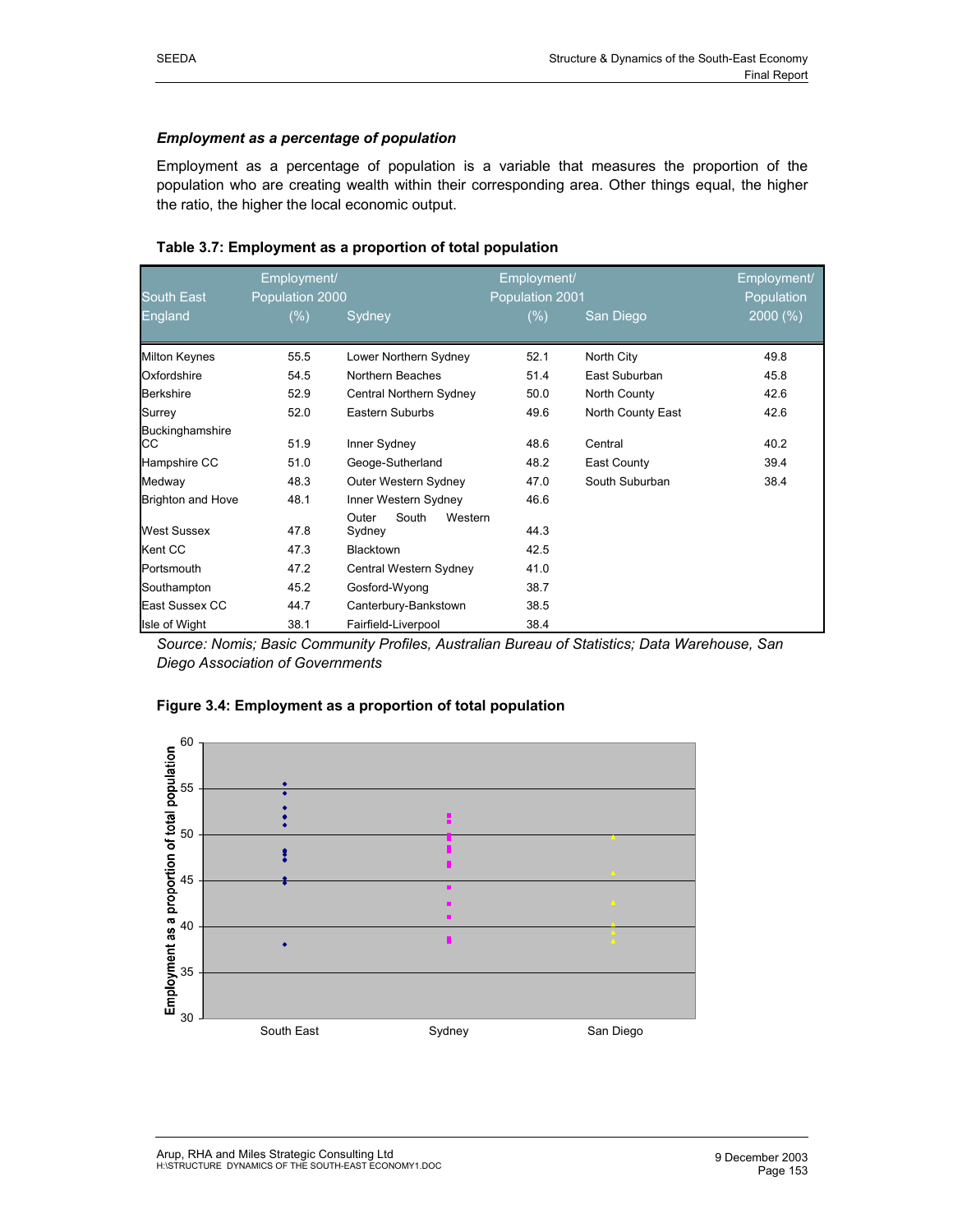Again, the largest gaps are seen in the South East (55.5% to 38.1%), comparing Sydney (52.1% to 38.4%) and San Diego (49.8% to 38.4%).

| South                          | <b>2001 Index</b><br>East (South East = |                                                   | 2001 Index               |                   | <b>2000 Index</b><br>(San Diego = |
|--------------------------------|-----------------------------------------|---------------------------------------------------|--------------------------|-------------------|-----------------------------------|
| England                        | 100)                                    | Sydney                                            | (Sydney = 100) San Diego |                   | 100)                              |
| <b>Milton Keynes</b>           | 111.5                                   | Lower Northern Sydney                             | 111.4                    | North City        | 105.7                             |
| Oxfordshire                    | 109.4                                   | Northern Beaches                                  | 110.0                    | East Suburban     | 97.4                              |
| <b>Berkshire</b>               | 106.3                                   | Central Northern Sydney                           | 106.9                    | North County      | 90.6                              |
| Surrey                         | 104.3                                   | Eastern Suburbs                                   | 106.1                    | North County East | 90.6                              |
| Buckinghamshire<br>CС          | 104.2                                   | Inner Sydney                                      | 104.0                    | Central           | 85.5                              |
| Hampshire CC                   | 102.5                                   | Geoge-Sutherland                                  | 103.1                    | East County       | 83.6                              |
| Medway                         | 97.0                                    | Outer Western Sydney                              | 100.5                    | South Suburban    | 81.6                              |
| <b>Brighton</b><br>and<br>Hove | 96.7                                    | Inner Western Sydney<br>South<br>Outer<br>Western | 99.7                     |                   |                                   |
| <b>West Sussex</b>             | 96.1                                    | Sydney                                            | 94.7                     |                   |                                   |
| Kent CC                        | 94.9                                    | <b>Blacktown</b>                                  | 90.9                     |                   |                                   |
| Portsmouth                     | 94.8                                    | Central Western Sydney                            | 87.8                     |                   |                                   |
| Southampton                    | 90.9                                    | Gosford-Wyong                                     | 82.8                     |                   |                                   |
| East Sussex CC                 | 89.8                                    | Canterbury-Bankstown                              | 82.3                     |                   |                                   |
| Isle of Wight                  | 76.4                                    | Fairfield-Liverpool                               | 82.0                     |                   |                                   |

#### **Table 3.8: Index of employment as proportion of total population**

*Source: Nomis; Basic Community Profiles, Australian Bureau of Statistics; Data Warehouse, San Diego Association of Governments* 

The index of employment ratio tells the story more clearly. The standard deviations of the indices for South East England, Sydney and San Diego are 9.1, 10.5 and 8.5 respectively.

#### *Educational Achievement*

All the three regions are important technology centres. High-tech industries require high calibre talents. Although all the regions attract and retain a large number of "knowledge workers", they are not distributed equally across sub-regions.

#### **Table 3.9: Percentage of residents with degree level qualifications**

| <b>South</b><br><b>England</b> | Percentage of<br>East residents with<br>degree (2001) Sydney |                       | Percentage of<br>residents with<br>degree (2001) San Diego |              | Percentage of<br>residents with<br>degree (2000) |
|--------------------------------|--------------------------------------------------------------|-----------------------|------------------------------------------------------------|--------------|--------------------------------------------------|
| South East                     | 21.7                                                         | Sydney                | 13.4                                                       | San Diego    | 18.6                                             |
| <b>Brighton and Hove</b>       | 28.7                                                         | Lower Northern Sydney | 25.5                                                       | North City   | 31.2                                             |
| Oxfordshire                    | 27.7                                                         | Eastern Suburbs       | 22.7                                                       | North County | 22.1                                             |
| Surrey                         | 27.2                                                         | Inner Sydney          | 20.9                                                       | Central      | 14.4                                             |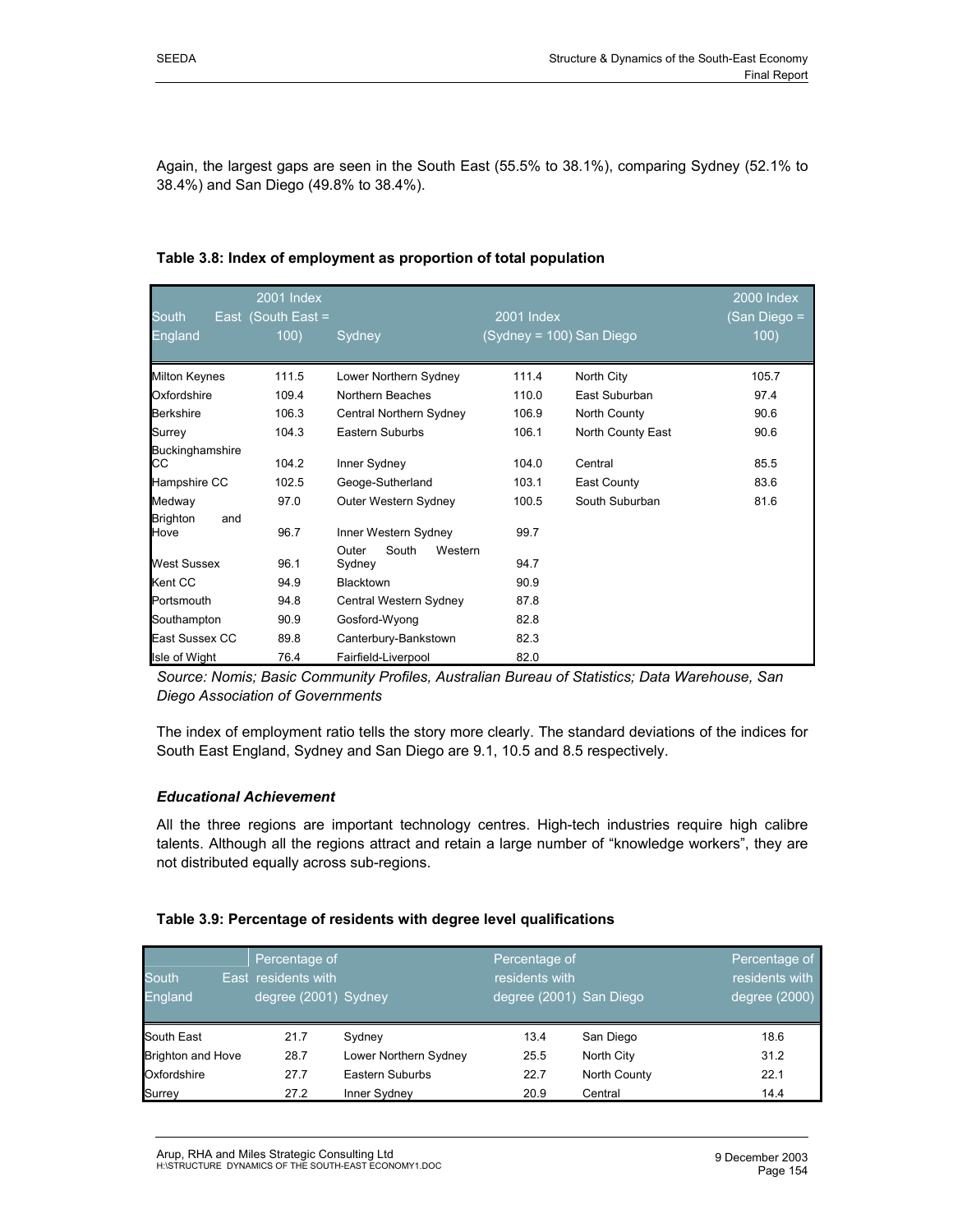| <b>Berkshire</b>       | 26.1 | Central Northern Sydney             | 20.0 | <b>North County East</b> | 13.8 |
|------------------------|------|-------------------------------------|------|--------------------------|------|
| <b>Buckinghamshire</b> | 25.9 | Inner Western Sydney                | 18.0 | East Suburban            | 12.8 |
| Hampshire              | 20.7 | Northern Beaches                    | 15.3 | East County              | 12.4 |
| West Sussex            | 19.1 | Geoge-Sutherland                    | 11.4 | South Suburban           | 10.9 |
| <b>Milton Keynes</b>   | 18.9 | Western<br>South<br>Outer<br>Sydney | 11.2 |                          |      |
| Southampton            | 18.8 | Central Western Sydney              | 10.6 |                          |      |
| East Sussex            | 18.0 | Outer Western Sydney                | 7.9  |                          |      |
| Portsmouth             | 17.6 | Canterbury-Bankstown                | 7.6  |                          |      |
| Kent                   | 16.8 | <b>Blacktown</b>                    | 7.2  |                          |      |
| Isle of Wight          | 15.3 | Gosford-Wyong                       | 5.9  |                          |      |
| Medway                 | 12.0 | Fairfield-Liverpool                 | 5.4  |                          |      |

*Source: Neighbourhood Statistics, UK Office of National Statistics; Basic Community Profiles, Australian Bureau of Statistics; Data Warehouse, San Diego Association of Governments* 

On average, South East England has the highest proportion of residents with degrees. At a subregion level, North City MSA of San Diego has the highest percentage of degree holders at 31.2%. Gosford-Wyong SSD of Sydney has the lowest ratio at 5.9%. In this case the South East has the lowest standard deviation at 5.2%, comparing with Sydney (6.8%) and San Diego (7.3%).



#### **Figure 3.5: Percentage of residents with degree level qualifications**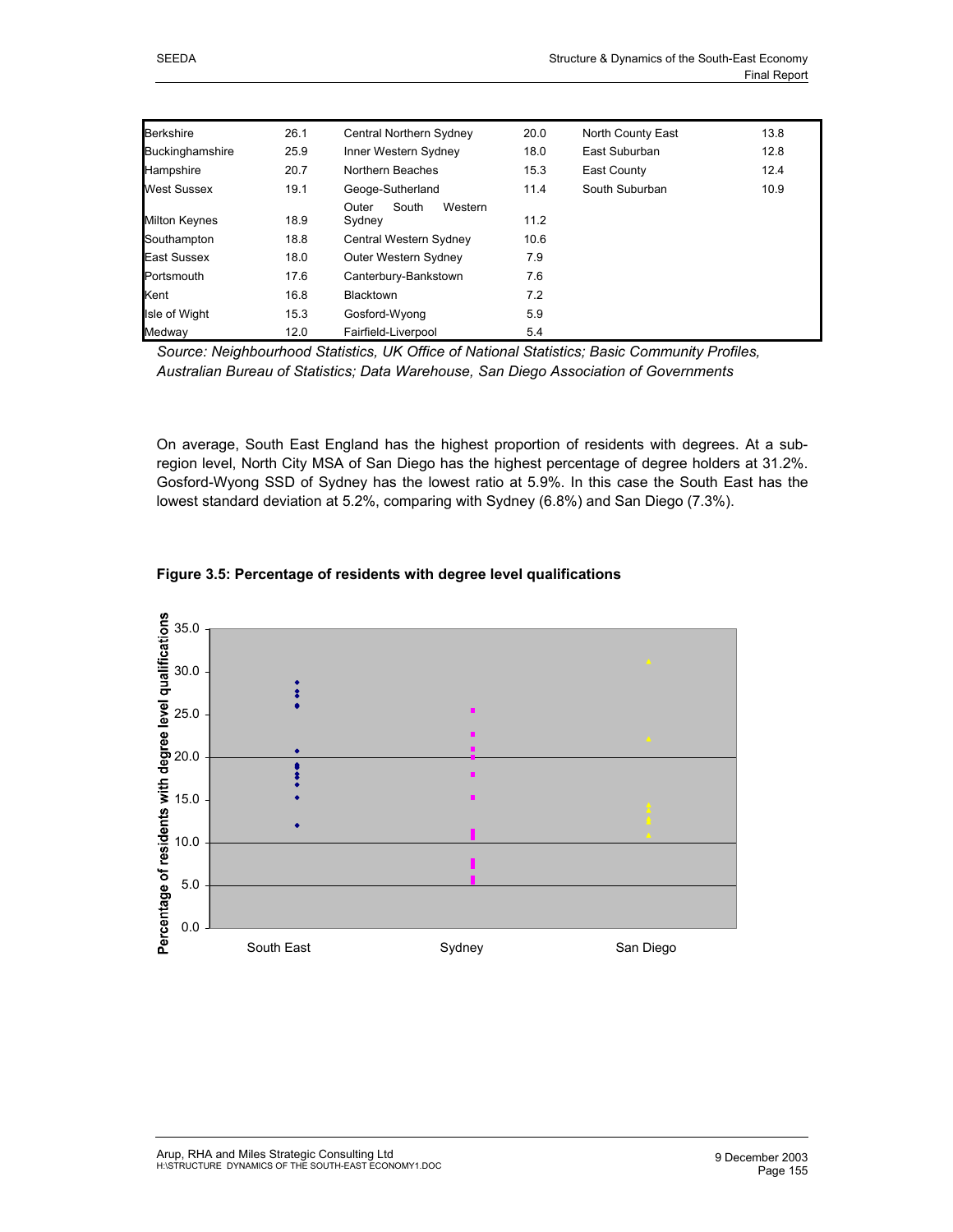| <b>South</b>             | <b>2001 Index</b><br>East (South East = |                                     | $2001$ Index             |                   | <b>2000 Index</b><br>(San Diego = |
|--------------------------|-----------------------------------------|-------------------------------------|--------------------------|-------------------|-----------------------------------|
| England                  | 100)                                    | Sydney                              | (Sydney = 100) San Diego |                   | 100)                              |
| <b>Brighton and Hove</b> | 132.1                                   | Lower Northern Sydney               | 190.7                    | North City        | 167.8                             |
| Oxfordshire              | 127.4                                   | Eastern Suburbs                     | 169.7                    | North County      | 119.1                             |
| Surrey                   | 124.9                                   | Inner Sydney                        | 156.8                    | Central           | 77.5                              |
| <b>Berkshire</b>         | 119.9                                   | Central Northern Sydney             | 149.9                    | North County East | 74.1                              |
| Buckinghamshire          | 119.2                                   | Inner Western Sydney                | 134.6                    | East Suburban     | 68.8                              |
| Hampshire                | 95.3                                    | Northern Beaches                    | 114.2                    | East County       | 66.9                              |
| West Sussex              | 87.9                                    | Geoge-Sutherland                    | 85.1                     | South Suburban    | 58.5                              |
| <b>Milton Keynes</b>     | 87.1                                    | South<br>Outer<br>Western<br>Sydney | 83.8                     |                   |                                   |
| Southampton              | 86.3                                    | Central Western Sydney              | 79.3                     |                   |                                   |
| East Sussex              | 82.9                                    | Outer Western Sydney                | 58.9                     |                   |                                   |
| Portsmouth               | 81.0                                    | Canterbury-Bankstown                | 56.7                     |                   |                                   |
| Kent                     | 77.1                                    | Blacktown                           | 53.6                     |                   |                                   |
| Isle of Wight            | 70.2                                    | Gosford-Wyong                       | 44.3                     |                   |                                   |
| Medway                   | 55.3                                    | Fairfield-Liverpool                 | 40.3                     |                   |                                   |

### **Table 3.10: Index of degree holders per capita**

*Source: Neighbourhood Statistics, UK Office of National Statistics; Basic Community Profiles, Australian Bureau of Statistics; Data Warehouse, San Diego Association of Governments* 

Due to different methods of defining educational attainment it is not always relevant to compare rates of achievement. The index of the ratio of degree holders more clearly demonstrates the pattern of talent concentration in San Diego and Sydney. In San Diego, while two sub-regions have considerably higher rates than the average, five other sub-regions are well below the average. The sub-regions of Sydney are scattered in a wide range from 190.7 to 40.3. In comparison, South East England's sub-regions are in a much smaller range from 132.1 to 55.3.



**Figure 3.6: Index of degree holders per capita**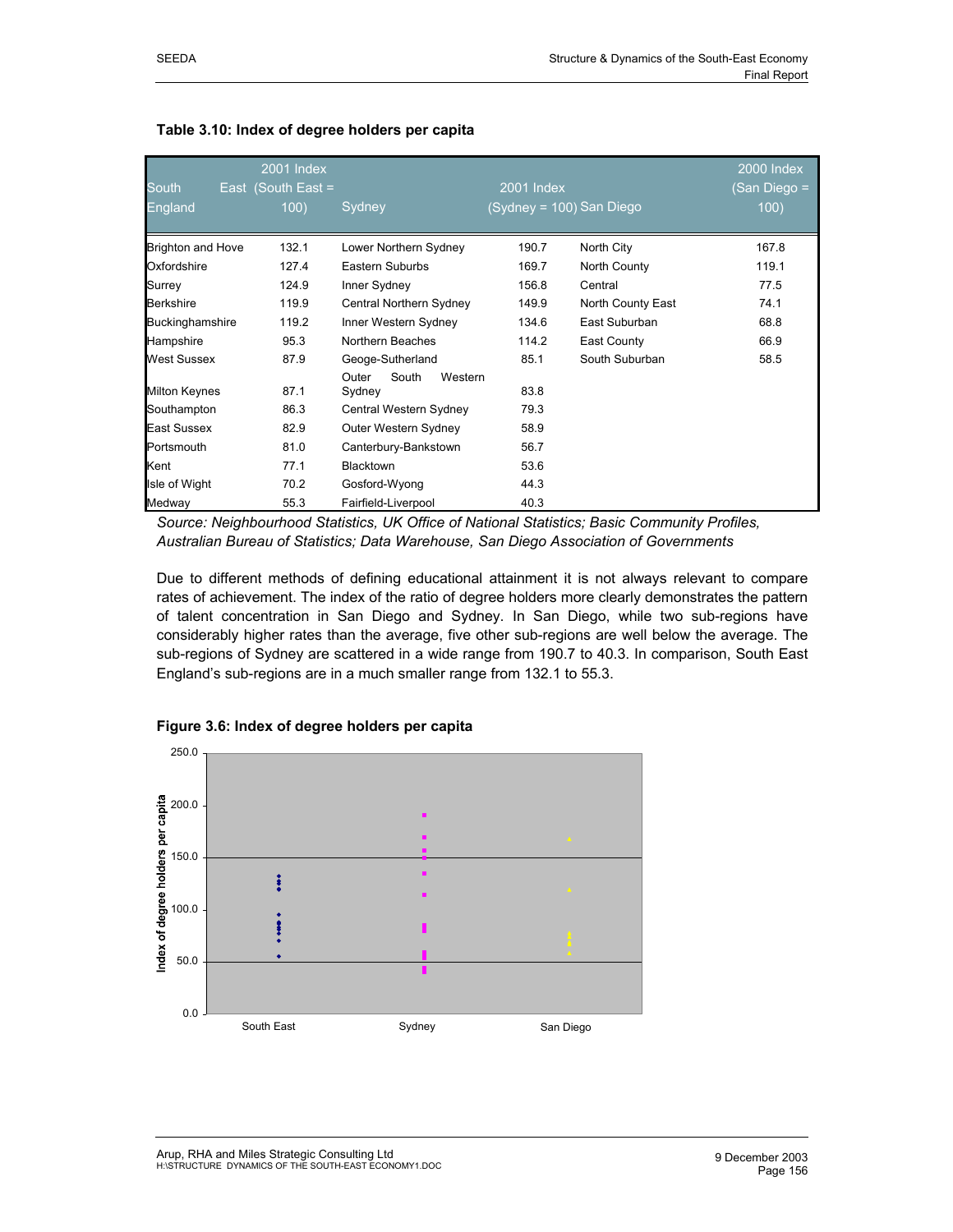### *Employment by industry*

#### *Employment in Manufacturing*

All the three regions within the study have a similar proportion employment in manufacturing on the regional scale. However, intra-regional differences are significant in all the three regions. Fairfiled-Liverpool SSD in Sydney has the highest proportion of manufacturing employment at 21.4%, while Brighton and Hove in South East England has the lowest ratio at 4.5%.

#### **Table 3.11: Employment in manufacturing as a percentage of total employment**

| South<br>East                |         |                                     |         |                   |         |
|------------------------------|---------|-------------------------------------|---------|-------------------|---------|
| England                      | 2000(%) | Sydney                              | 2001(%) | San Diego         | 2000(%) |
| Isle of Wight                | 15.5    | Fairfield-Liverpool                 | 21.4    | North County East | 14.4    |
| Hampshire CC                 | 15.0    | <b>Blacktown</b>                    | 17.2    | North City        | 12.0    |
| <b>Buckinghamshire</b><br>CС | 14.5    | South<br>Western<br>Outer<br>Sydney | 16.4    | North County      | 11.7    |
| Medway                       | 14.4    | Canterbury-Bankstown                | 15.9    | South Suburban    | 11.2    |
| Oxfordshire                  | 14.2    | Central Western Sydney              | 14.6    | Central           | 9.0     |
| East Sussex CC               | 13.6    | Outer Western Sydney                | 13.3    | East Suburban     | 8.9     |
| <b>Milton Keynes</b>         | 13.4    | Geoge-Sutherland                    | 11.8    | East County       | 7.2     |
| Kent CC                      | 13.4    | Gosford-Wyong                       | 11.1    |                   |         |
| <b>West Sussex</b>           | 12.9    | Northern Beaches                    | 9.6     |                   |         |
| Portsmouth                   | 11.3    | Central Northern Sydney             | 9.3     |                   |         |
| <b>Berkshire</b>             | 10.1    | Inner Western Sydney                | 9.2     |                   |         |
| Southampton                  | 8.6     | Inner Sydney                        | 8.8     |                   |         |
| Surrey                       | 7.0     | Lower Northern Sydney               | 7.7     |                   |         |
| <b>Brighton and Hove</b>     | 4.5     | Eastern Suburbs                     | 6.9     |                   |         |

*Source: Annual Business Inquiry, Nomis; Basic Community Profiles, Australian Bureau of Statistics; Data Warehouse, San Diego Association of Governments* 



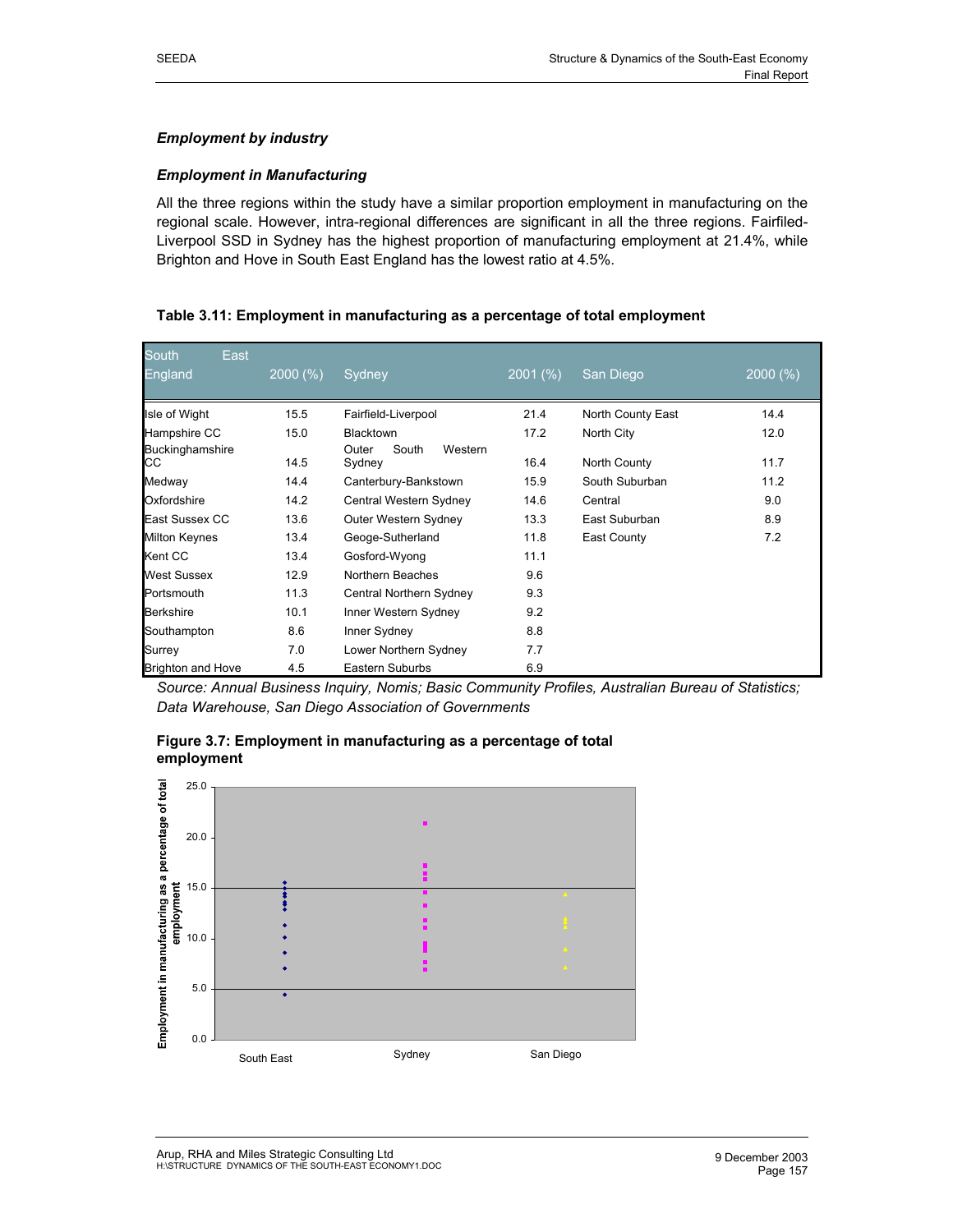In terms of the index of manufacturing employment, Sydney has the largest range of index values at 118.8, San Diego has the smallest range of index values at 65.6, South East England has a range of 93.1. The standard deviations of the indices tell the same story. The South East sub-regions have a standard deviation of 27.8, compared to 34.8 for Sydney and 21.9 for San Diego.

| South<br><b>England</b>        | 2001 Index<br>East (South East =<br>100) | Sydney                              | 2001 Index<br>(Sydney = 100) San Diego |                   | <b>2000 Index</b><br>(San Diego =<br>100) |
|--------------------------------|------------------------------------------|-------------------------------------|----------------------------------------|-------------------|-------------------------------------------|
| Isle of Wight                  | 130.6                                    | Fairfield-Liverpool                 | 175.6                                  | North County East | 130.6                                     |
| Hampshire CC                   | 125.9                                    | Blacktown                           | 141.5                                  | North City        | 108.7                                     |
| Buckinghamshire<br>CС          | 121.6                                    | South<br>Outer<br>Western<br>Sydney | 135.2                                  | North County      | 106.0                                     |
| Medway                         | 121.5                                    | Canterbury-Bankstown                | 130.3                                  | South Suburban    | 101.5                                     |
| Oxfordshire                    | 119.0                                    | Central Western Sydney              | 119.8                                  | Central           | 81.3                                      |
| East Sussex CC                 | 114.5                                    | Outer Western Sydney                | 109.0                                  | East Suburban     | 81.2                                      |
| <b>Milton Keynes</b>           | 112.6                                    | Geoge-Sutherland                    | 97.4                                   | East County       | 65.0                                      |
| Kent CC                        | 112.4                                    | Gosford-Wyong                       | 91.3                                   |                   |                                           |
| <b>West Sussex</b>             | 108.3                                    | Northern Beaches                    | 78.7                                   |                   |                                           |
| Portsmouth                     | 95.1                                     | Central Northern Sydney             | 76.1                                   |                   |                                           |
| <b>Berkshire</b>               | 85.1                                     | Inner Western Sydney                | 75.7                                   |                   |                                           |
| Southampton                    | 72.3                                     | Inner Sydney                        | 72.1                                   |                   |                                           |
| Surrey                         | 59.2                                     | Lower Northern Sydney               | 63.1                                   |                   |                                           |
| <b>Brighton</b><br>and<br>Hove | 37.5                                     | <b>Eastern Suburbs</b>              | 56.8                                   |                   |                                           |

| Table 3.12: Index of employment in manufacturing as a percentage of total employment |  |
|--------------------------------------------------------------------------------------|--|
|                                                                                      |  |

*Source: Annual Business Inquiry, Nomis; Basic Community Profiles, Australian Bureau of Statistics; Data Warehouse, San Diego Association of Governments* 

## *Employment in Services*

Not surprisingly, service activities are the main employers in all three regions, represented by the proportion of employment in services of 82.9%, 77.2% and 81.0% for the South East, Sydney and San Diego respectively. Within South East England, Brighton and Hove has the highest ratio at 90.8% and the Isle of Wight has the lowest ratio at 78.1%. Sydney's sub-region employment shares range from 85.7% in the Eastern Suburbs to 64.8% in Fairfield-Liverpool. In San Diego employment shares range from 84.2% in Central to 72.7% in North County East.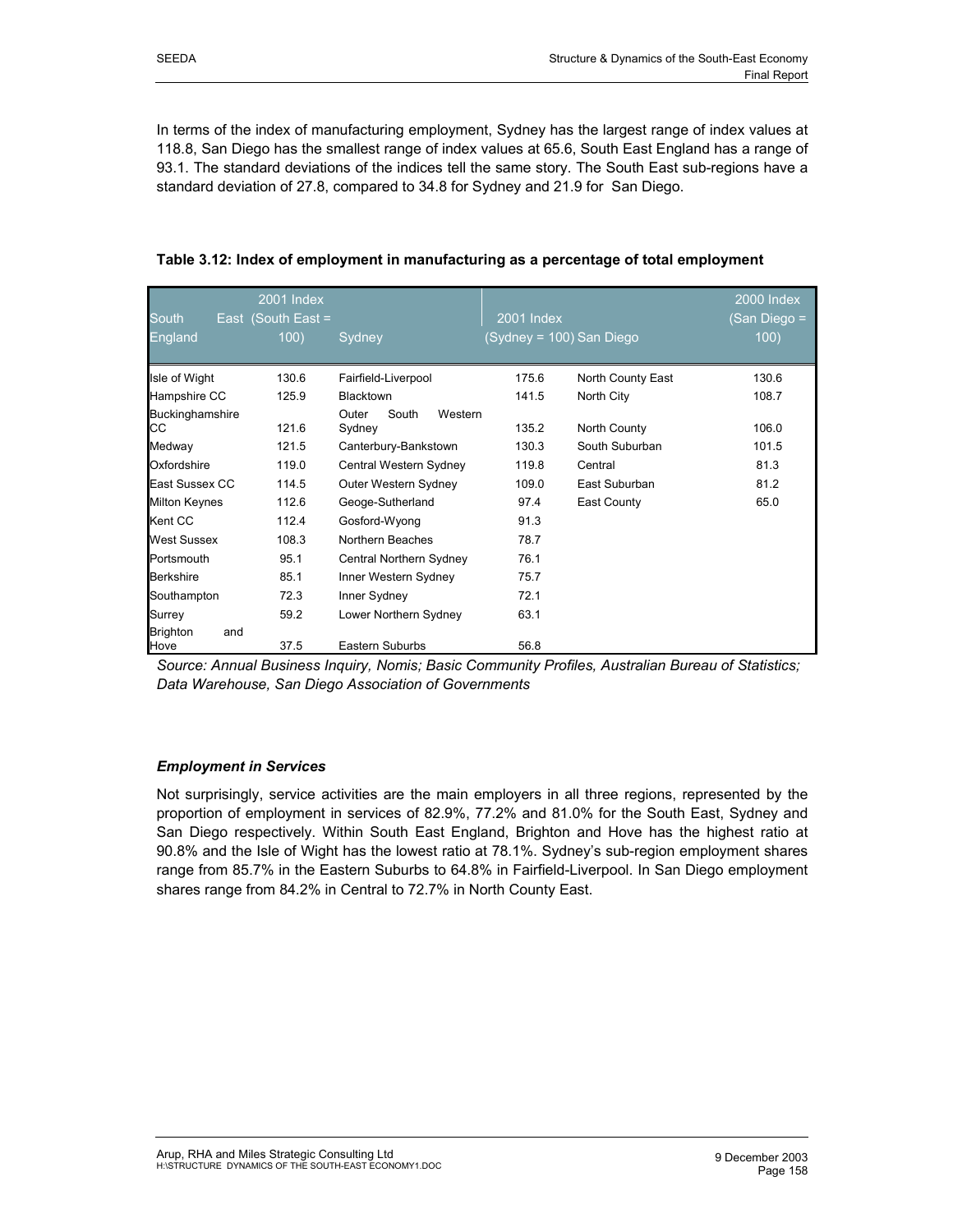| <b>South</b><br>East<br>England | $2001\ (%)$ | Sydney                    | $2001\ (%)$ | San Diego         | 2000(%) |
|---------------------------------|-------------|---------------------------|-------------|-------------------|---------|
| South East                      | 82.9        | Sydney                    | 77.2        | San Diego         | 81.0    |
| <b>Brighton</b><br>and          |             |                           |             |                   |         |
| Hove                            | 90.8        | Eastern Suburbs           | 85.7        | Central           | 84.2    |
| Surrey                          | 88.0        | Lower Northern Sydney     | 85.5        | North City        | 83.3    |
| <b>Berkshire</b>                | 85.5        | Inner Sydney              | 84.8        | South Suburban    | 81.2    |
| Southampton                     | 85.4        | Inner Western Sydney      | 81.3        | North County      | 80.5    |
| Portsmouth                      | 84.9        | Central Northern Sydney   | 81.3        | East Suburban     | 80.4    |
| <b>Milton Keynes</b>            | 83.2        | Northern Beaches          | 79.6        | East County       | 76.7    |
| Buckinghamshire                 |             |                           |             |                   |         |
| CС                              | 81.9        | Geoge-Sutherland          | 77.8        | North County East | 72.7    |
| <b>West Sussex</b>              | 81.7        | Gosford-Wyong             | 74.4        |                   |         |
| Kent CC                         | 80.7        | Central Western Sydney    | 74.0        |                   |         |
| Oxfordshire                     | 80.4        | Outer Western Sydney      | 73.1        |                   |         |
| East Sussex CC                  | 79.9        | Canterbury-Bankstown      | 72.0        |                   |         |
| Medway                          | 79.9        | <b>Blacktown</b>          | 71.0        |                   |         |
|                                 |             | South<br>Outer<br>Western |             |                   |         |
| Hampshire CC                    | 78.9        | Sydney                    | 70.1        |                   |         |
| Isle of Wight                   | 78.1        | Fairfield-Liverpool       | 64.8        |                   |         |

#### **Table 3.13: Employment in services as a percentage of total employment**

*Source: Annual Business Inquiry, Nomis; Basic Community Profiles, Australian Bureau of Statistics; Data Warehouse, San Diego Association of Governments* 



**Figure 3.8: Employment in services as a percentage of total employment**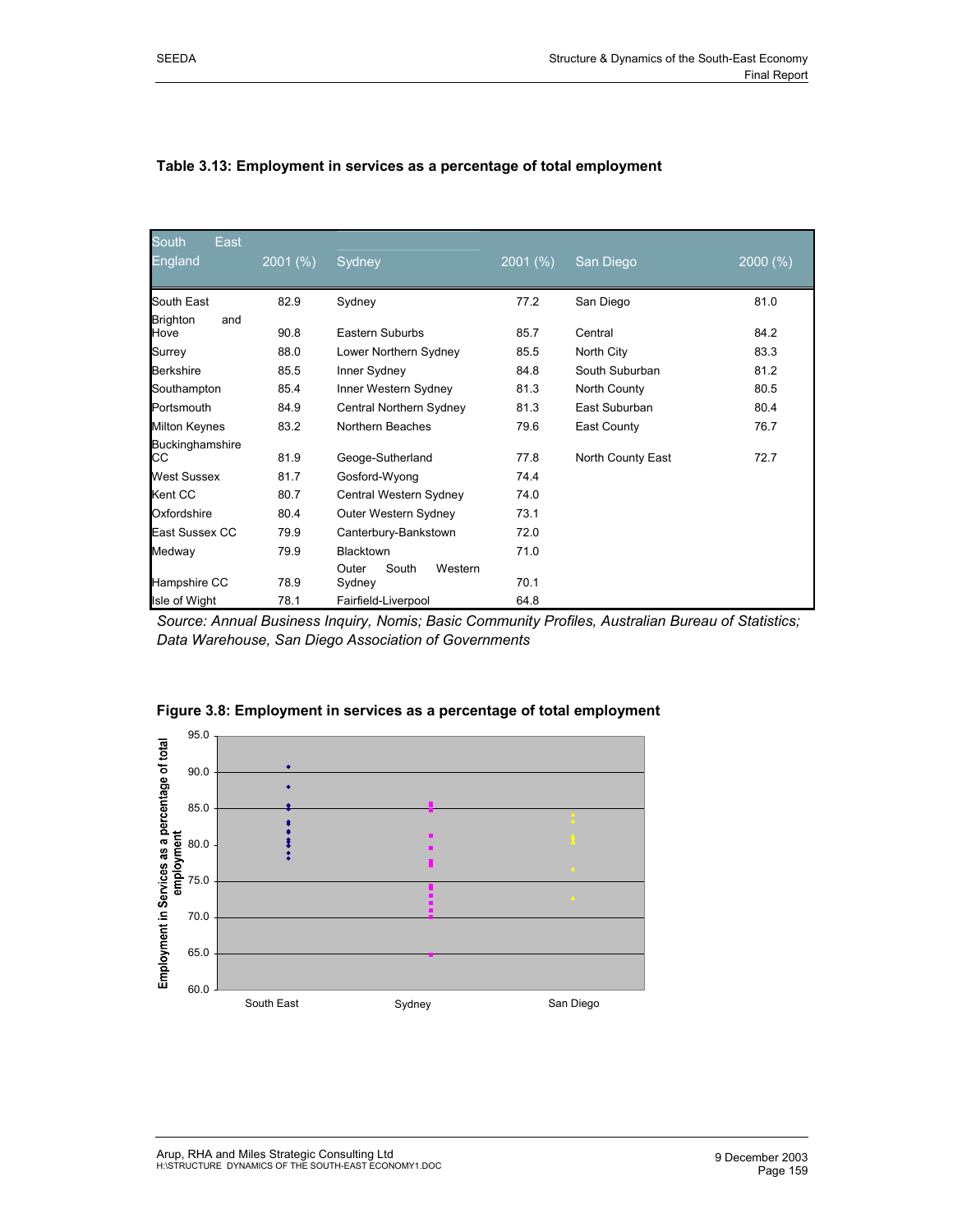#### *Employment in High-Tech Services*

High-technology services (represented in the study by communications services, incorporating telecommunications and ICT related industries) are an important part of any developed economy and this certainly holds for the three regions within this study. However, as figure 3.9 shows, high technology employment is not equally distributed within the regions. This is particularly the case for South East England and San Diego. In Sydney, however, sub-regions have more similar employment ratios in the communication services sector. The standard deviations of the indices are 52.8, 15.3 and 24.2 for South East England, Sydney and San Diego respectively.

| South<br>East                           |         |                                     |             |                   |         |
|-----------------------------------------|---------|-------------------------------------|-------------|-------------------|---------|
| England                                 | 2000(%) | Sydney                              | $2001\ (%)$ | San Diego         | 2000(%) |
| <b>Berkshire</b>                        | 5.8     | Lower Northern Sydney               | 3.0         | North City        | 4.4     |
| Milton Keynes<br><b>Brighton</b><br>and | 3.5     | <b>Blacktown</b>                    | 2.9         | North County      | 3.6     |
| Hove                                    | 2.8     | Canterbury-Bankstown                | 2.8         | Central           | 3.4     |
| Portsmouth                              | 2.4     | Inner Sydney                        | 2.7         | East Suburban     | 3.0     |
| Southampton                             | 2.2     | Central Western Sydney              | 2.6         | South Suburban    | 3.0     |
| Hampshire CC                            | 2.0     | Inner Western Sydney                | 2.5         | North County East | 2.5     |
| <b>West Sussex</b>                      | 1.9     | Fairfield-Liverpool                 | 2.4         | East County       | 1.8     |
| Kent CC                                 | 1.8     | Geoge-Sutherland                    | 2.2         |                   |         |
| Medway                                  | 1.6     | Eastern Suburbs                     | 2.1         |                   |         |
| Oxfordshire                             | 1.6     | Central Northern Sydney             | 2.1         |                   |         |
| Surrey                                  | 1.5     | Northern Beaches                    | 2.1         |                   |         |
| Buckinghamshire<br>CС                   | 1.4     | South<br>Western<br>Outer<br>Sydney | 2.0         |                   |         |
| East Sussex CC                          | 1.1     | Gosford-Wyong                       | 2.0         |                   |         |
| Isle of Wight                           | 0.9     | Outer Western Sydney                | 1.9         |                   |         |

Table 3.14: Employment in high-technology services as a percentage of total employment

*Source: Annual Business Inquiry, Nomis; Basic Community Profiles, Australian Bureau of Statistics; Data Warehouse, San Diego Association of Governments*



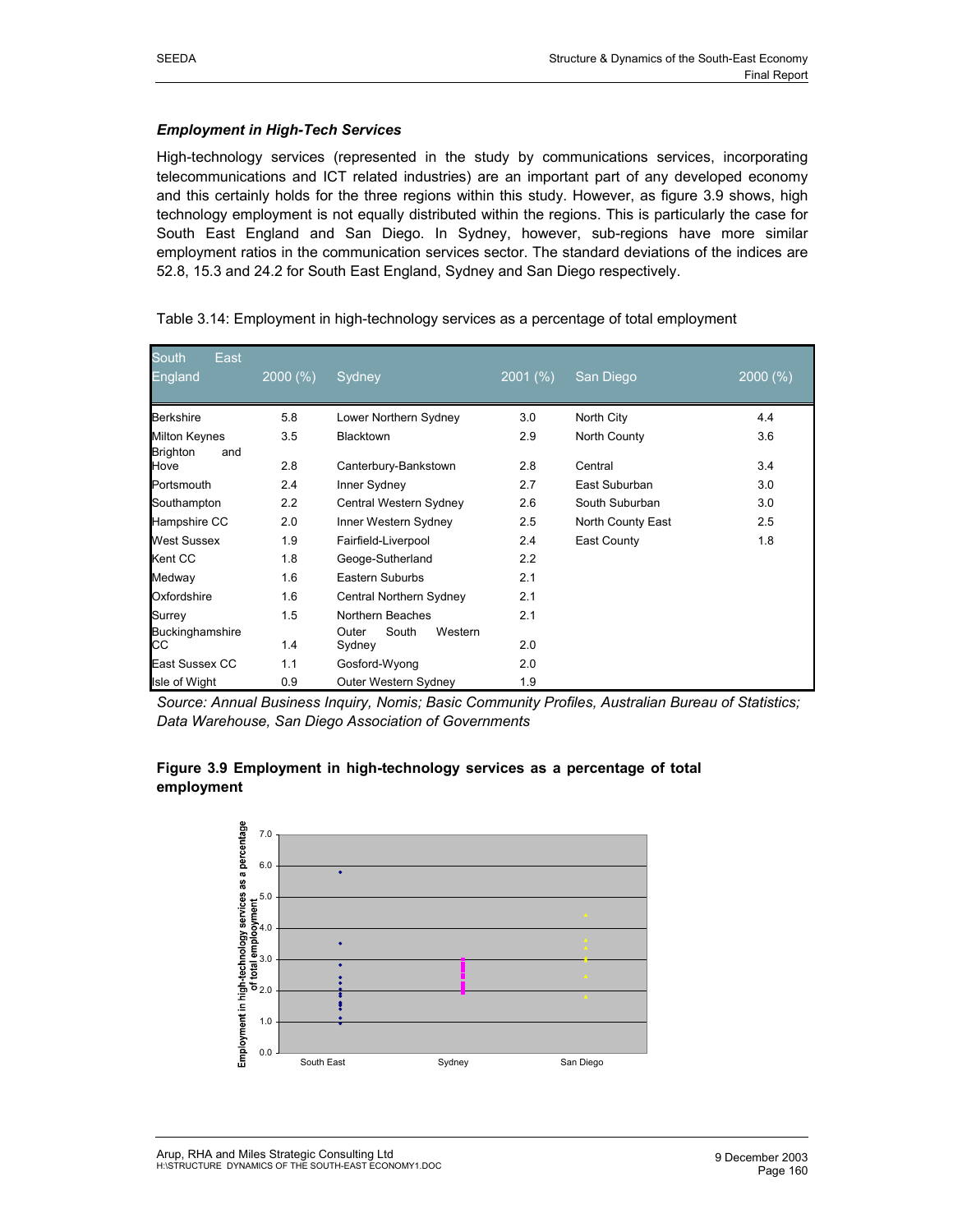|                                                | <b>2000 Index</b>  |                                               |                          |                   | 2000 Index  |
|------------------------------------------------|--------------------|-----------------------------------------------|--------------------------|-------------------|-------------|
| <b>South</b>                                   | East (South East = |                                               | 2001 Index               |                   | San Diego = |
| England                                        | 100)               | Sydney                                        | (Sydney = 100) San Diego |                   | 100)        |
| <b>Berkshire</b>                               | 247.4              | Lower Northern Sydney                         | 126.4                    | North City        | 127.9       |
| <b>Milton Keynes</b><br><b>Brighton</b><br>and | 149.8              | <b>Blacktown</b>                              | 120.8                    | North County      | 104.7       |
| Hove                                           | 120.5              | Canterbury-Bankstown                          | 117.9                    | Central           | 97.5        |
| Portsmouth                                     | 103.4              | Inner Sydney                                  | 113.2                    | East Suburban     | 88.1        |
| Southampton                                    | 95.7               | Central Western Sydney                        | 110.6                    | South Suburban    | 85.8        |
| Hampshire CC                                   | 87.2               | Inner Western Sydney                          | 105.2                    | North County East | 71.2        |
| <b>West Sussex</b>                             | 81.2               | Fairfield-Liverpool                           | 102.0                    | East County       | 52.3        |
| Kent CC                                        | 77.9               | Geoge-Sutherland                              | 94.2                     |                   |             |
| Medway                                         | 69.1               | Eastern Suburbs                               | 89.1                     |                   |             |
| Oxfordshire                                    | 67.1               | Central Northern Sydney                       | 88.6                     |                   |             |
| Surrey<br>Buckinghamshire                      | 65.1               | Northern Beaches<br>South<br>Western<br>Outer | 87.7                     |                   |             |
| СC                                             | 60.0               | Sydney                                        | 84.5                     |                   |             |
| East Sussex CC                                 | 47.9               | Gosford-Wyong                                 | 84.5                     |                   |             |
| Isle of Wight                                  | 40.4               | Outer Western Sydney                          | 80.7                     |                   |             |

#### **Table 3.15: Index of Employment in high-technology services as a percentage of total employed persons**

*Source: Annual Business Inquiry, Nomis; Basic Community Profiles, Australian Bureau of Statistics; Data Warehouse, San Diego Association of Governments*

#### *Housing*

House prices reflect the vibrancy of local economies, and therefore, disparities in house prices are one of the most direct indicators of intra-regional disparities. As shown in figure 3.10, the dispersions of house prices are enormous in all three cases, especially in South East England and Sydney.

#### **Table 3.15 Index of median house price**

|                        |               |                            |            |                   | Index of House |
|------------------------|---------------|----------------------------|------------|-------------------|----------------|
|                        | 2001 Index    |                            | 2002 Index |                   | Price, 2000    |
| <b>South East</b>      | (South East = |                            | (Sydney =  |                   | (San Diego =   |
| England                | 100)          | Sydney                     | 100)       | San Diego         | 100)           |
| Surrey                 | 162.6         | Northern Beaches           | 167.1      | North City        | 126.8          |
| Buckinghamshire        | 146.2         | Eastern Suburbs            | 165.2      | North County      | 125.5          |
| <b>Berkshire</b>       | 128.8         | Central Northern Sydney    | 152.1      | North County East | 101.4          |
| Oxfordshire            | 124.4         | Lower Northern Sydney      | 142.5      | East Suburban     | 96.4           |
| Hampshire              | 110.6         | Inner Western Sydney       | 127.9      | South Suburban    | 87.1           |
| <b>West Sussex</b>     | 104.9         | Inner Sydney               | 119.2      | Central           | 84.5           |
| Brighton and Hove 92.7 |               | Geoge-Sutherland           | 115.1      | East County       | 78.4           |
| Kent                   | 90.3          | Central Western Sydney     | 91.8       |                   |                |
| <b>East Sussex</b>     | 88.4          | Blacktown                  | 91.2       |                   |                |
| <b>Milton Keynes</b>   | 78.7          | Canterbury-Bankstown       | 91.0       |                   |                |
| Southampton            | 71.5          | Fairfield-Liverpool        | 82.2       |                   |                |
| Isle of Wight          | 69.6          | Gosford-Wyong              | 76.4       |                   |                |
| Portsmouth             | 66.7          | Outer Western Sydney       | 75.3       |                   |                |
| Medway                 | 64.5          | Outer South Western Sydney | 72.6       |                   |                |

*Source: UK Office of National Statistics; Rent and Sales Report, New South Wales Department of Housing; Data Warehouse, San Diego Association of Governments*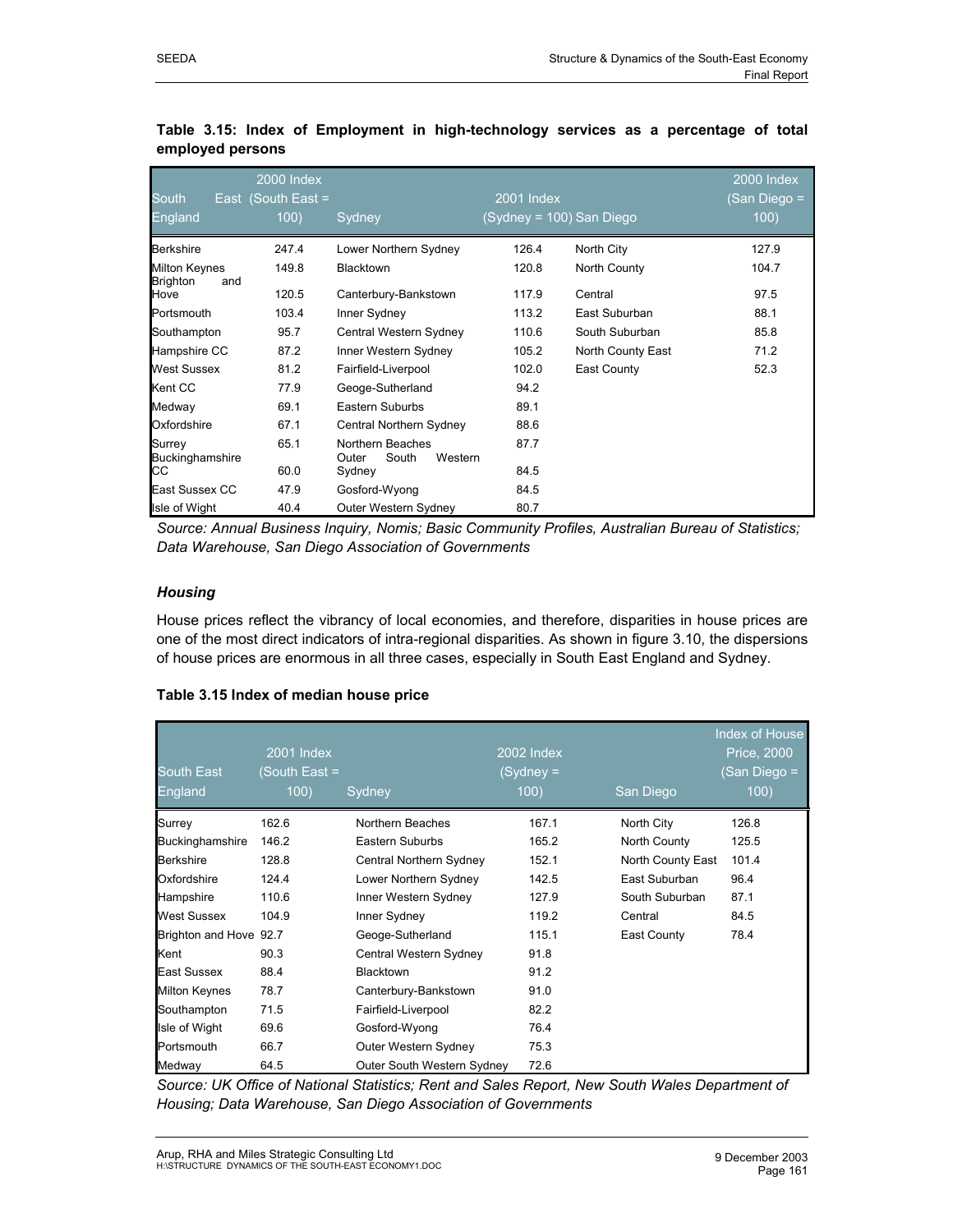

#### **Figure 3.10 Index of median house price**

#### *Occupational Profile*

The existence of a large, highly skilled, professionally qualified workforce, particularly in the areas of science and technology, determine the future economic prosperity of regions. Workers with managerial responsibilities whose role it is to stimulate innovation with a firm also have a large influence on the economic prospects on an area. Hence, professionals and managers are often termed as "knowledge workers". Their spread across sub-regions, becomes an important factor in examining intra-regional disparities. As figure 3.11 shows, whilst South East England shows significant dispersions in the geographic locations of management positions, the dispersions in Sydney and San Diego are even larger.

|                                       | <b>2001 Index</b>  |                                               |                          |                   | <b>2000 Index</b> |
|---------------------------------------|--------------------|-----------------------------------------------|--------------------------|-------------------|-------------------|
| <b>South</b>                          | East (South East = |                                               | 2001 Index               |                   | San Diego =       |
| England                               | 100)               | Sydney                                        | (Sydney = 100) San Diego |                   | 100)              |
| Buckinghamshire                       | 130.9              | Lower Northern Sydney                         | 173.9                    | North City        | 143.5             |
| Surrey                                | 125.5              | Central Northern Sydney                       | 159.8                    | North County      | 125.9             |
| <b>Berkshire</b>                      | 118.5              | Northern Beaches<br>South<br>Western<br>Outer | 144.1                    | East County       | 95.2              |
| Oxfordshire                           | 103.9              | Sydney                                        | 137.4                    | East Suburban     | 93.8              |
| <b>Milton Keynes</b>                  | 101.7              | Eastern Suburbs                               | 135.9                    | North County East | 89.4              |
| Hampshire                             | 101.3              | Inner Sydney                                  | 128.6                    | South Suburban    | 68.5              |
| West Sussex<br><b>Brighton</b><br>and | 95.2               | Inner Western Sydney                          | 107.0                    | Central           | 65.5              |
| Hove                                  | 87.2               | Geoge-Sutherland                              | 98.3                     |                   |                   |
| Kent                                  | 84.9               | Outer Western Sydney                          | 77.6                     |                   |                   |
| <b>East Sussex</b>                    | 83.0               | Gosford-Wyong                                 | 60.9                     |                   |                   |
| Medway                                | 74.6               | Central Western Sydney                        | 59.4                     |                   |                   |
| Isle of Wight                         | 69.7               | Blacktown                                     | 50.8                     |                   |                   |
| Portsmouth                            | 67.3               | Canterbury-Bankstown                          | 48.1                     |                   |                   |
| Southampton                           | 58.1               | Fairfield-Liverpool                           | 46.9                     |                   |                   |

#### **Table 3.16 Index of number of managers per capita**

Source: UK Office of National Statistics; Basic Community Profiles, Australian Bureau of Statistics; Data Warehouse, San Diego Association of Governments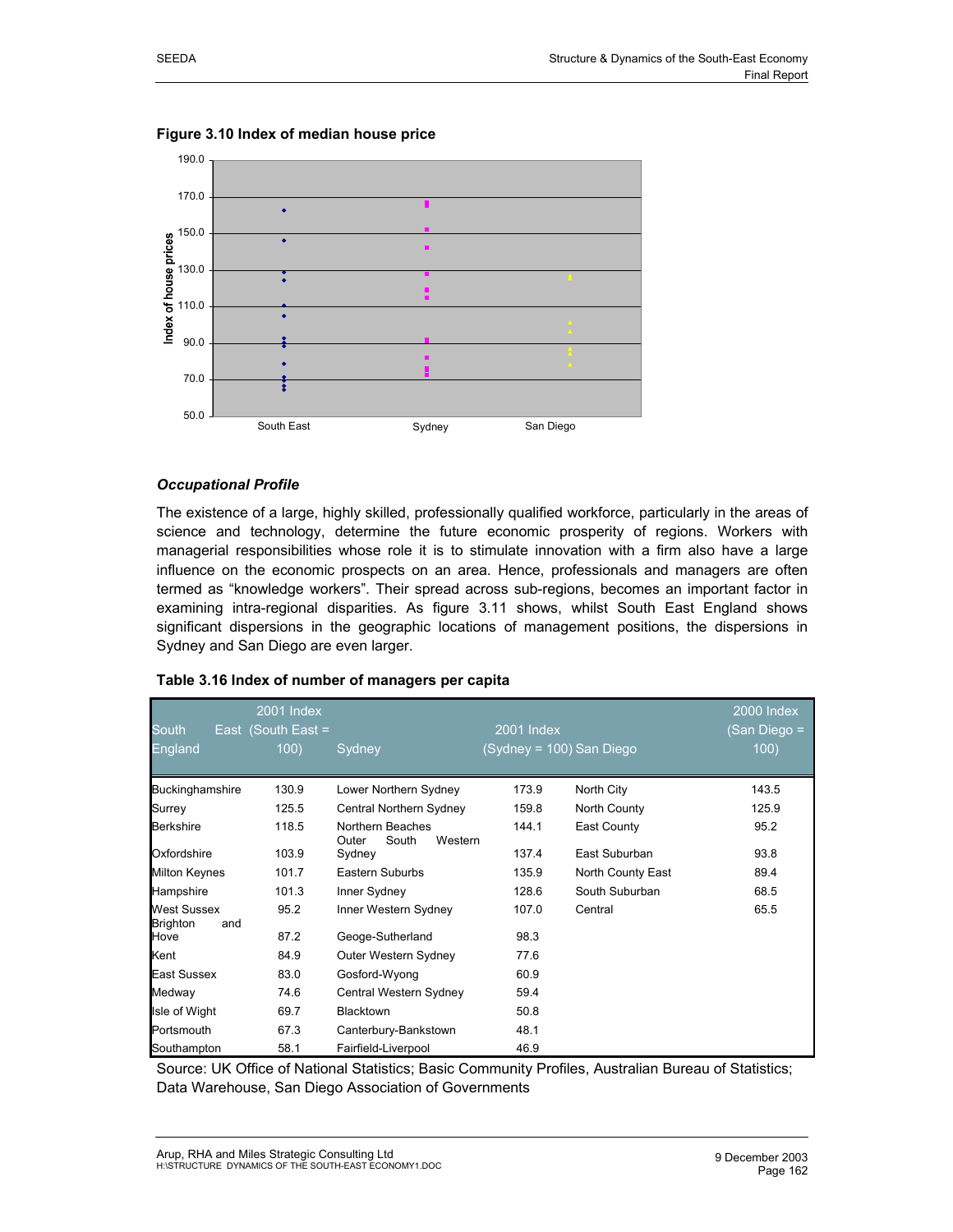

### **Figure 3.11 Index of number of managers per capita**

#### *Professionals*

The index of number of professional occupations as a proportion of population tells a similar story. In terms of dispersion, Sydney, San Diego and South East England display sub-regional standard deviations of 41.8, 33.5 and 21.9 respectively in terms of their index of number of professionals per capita.

| <b>South</b><br>England   |     | 2001 Index<br>East $\sqrt{\frac{3}{1}}$ (South East =<br>100) | Sydney                                     | 2001 Index<br>(Sydney =100) San Diego |                   | 2000 Index<br>(San Diego<br>$=100$ |
|---------------------------|-----|---------------------------------------------------------------|--------------------------------------------|---------------------------------------|-------------------|------------------------------------|
| Oxfordshire               |     | 129.0                                                         | Lower Northern Sydney                      | 169.3                                 | North City        | 157.9                              |
| <b>Berkshire</b>          |     | 123.2                                                         | Eastern Suburbs                            | 151.7                                 | North County      | 101.6                              |
| Surrey<br><b>Brighton</b> | and | 120.9                                                         | Inner Sydney<br>Central<br><b>Northern</b> | 147.0                                 | East Suburban     | 87.5                               |
| Hove                      |     | 117.5                                                         | Sydney                                     | 142.9                                 | Central           | 81.0                               |
| <b>Buckinghamshire</b>    |     | 110.9                                                         | Inner Western Sydney                       | 126.1                                 | North County East | 73.3                               |
| Hampshire                 |     | 100.7                                                         | Northern Beaches<br>Outer South Western    | 118.5                                 | South Suburban    | 66.9                               |
| <b>Milton Keynes</b>      |     | 100.2                                                         | Sydney                                     | 111.9                                 | East County       | 57.0                               |
| <b>West Sussex</b>        |     | 86.3                                                          | Geoge-Sutherland                           | 94.4                                  |                   |                                    |
| Southampton               |     | 85.8                                                          | Central Western Sydney                     | 75.2                                  |                   |                                    |
| Portsmouth                |     | 80.1                                                          | Outer Western Sydney                       | 74.5                                  |                   |                                    |
| Kent                      |     | 79.8                                                          | Gosford-Wyong                              | 60.1                                  |                   |                                    |
| <b>East Sussex</b>        |     | 76.5                                                          | Canterbury-Bankstown                       | 56.3                                  |                   |                                    |
| Medway                    |     | 67.0                                                          | Blacktown                                  | 54.5                                  |                   |                                    |
| Isle of Wight             |     | 62.1                                                          | Fairfield-Liverpool                        | 43.6                                  |                   |                                    |

#### **Table 3.17 Index of number of professionals per capita**

Source: UK Office of National Statistics; Basic Community Profiles, Australian Bureau of Statistics;

Data Warehouse, San Diego Association of Governments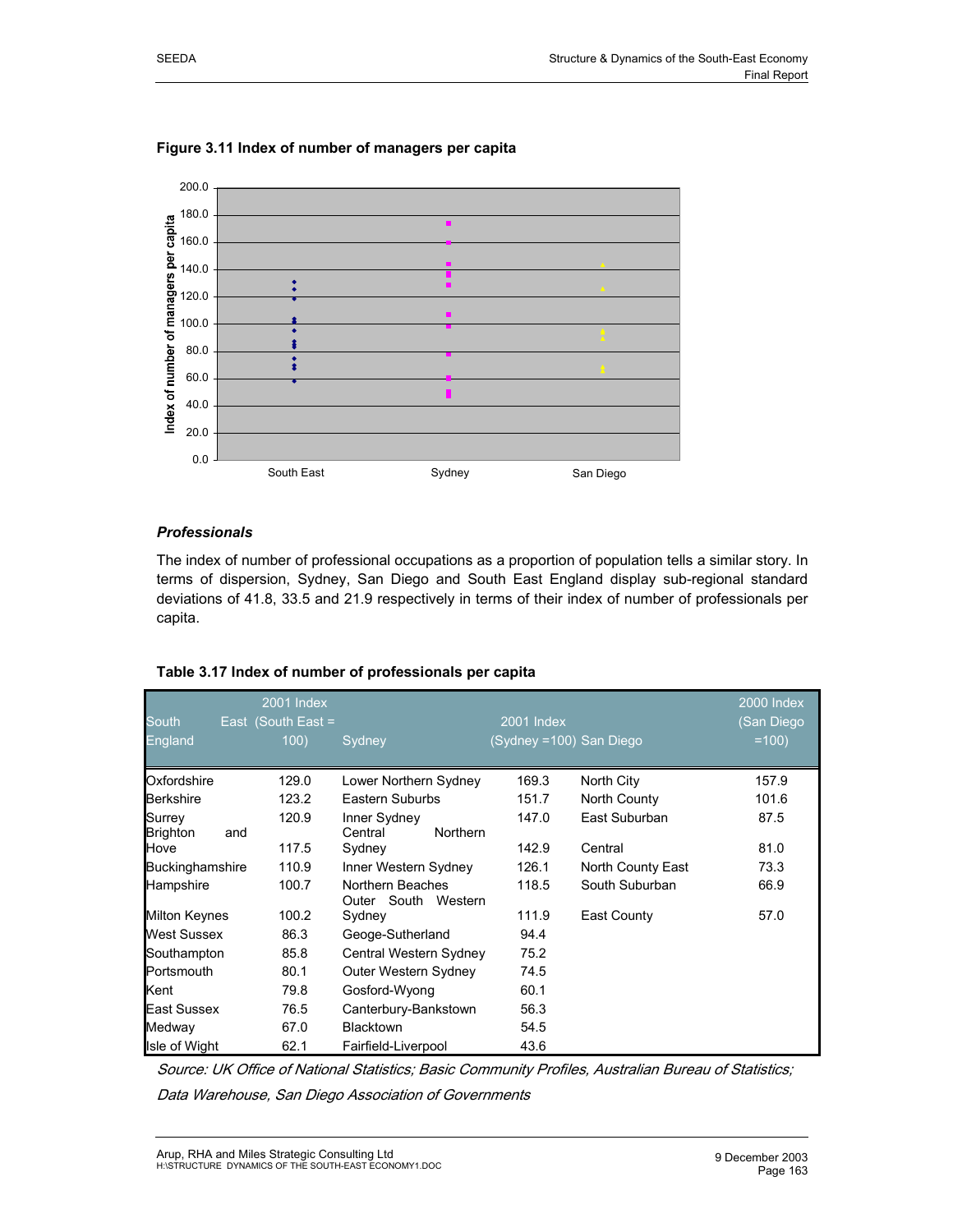

**Figure 3.11 Index of number of professionals per capita** 

# **6. Summary of Findings**

South East England has the lowest level of GDP per capita, earnings, population growth, output growth, employment in manufacturing, and employment in construction amongst the three regions of study.

However, South East England performs better in terms of unemployment (the South East has the lowest levels of unemployment amongst the three regions) and Finance and Business Employment – again the region has the highest proportion of employment within this sector in comparison with San Diego and Sydney.

The South East has particular disparities (in comparison with San Diego and Sydney) within

- Unemployment Rates
- Economic Activity
- Employment Rates
- Employment in High-Tech Services
- House Prices

## **7. San Diego and Sydney – Characteristics of the sub-regional economies**

So far we have found significant variations amongst the sub-regional economies of South East England, San Diego and Sydney. This section of the report will seek to find out how the sub-regional economies of Sydney and San Diego operate, and what this means for economic development in South East England. The key question we need to ask is: What causes the variation in the subregional economies?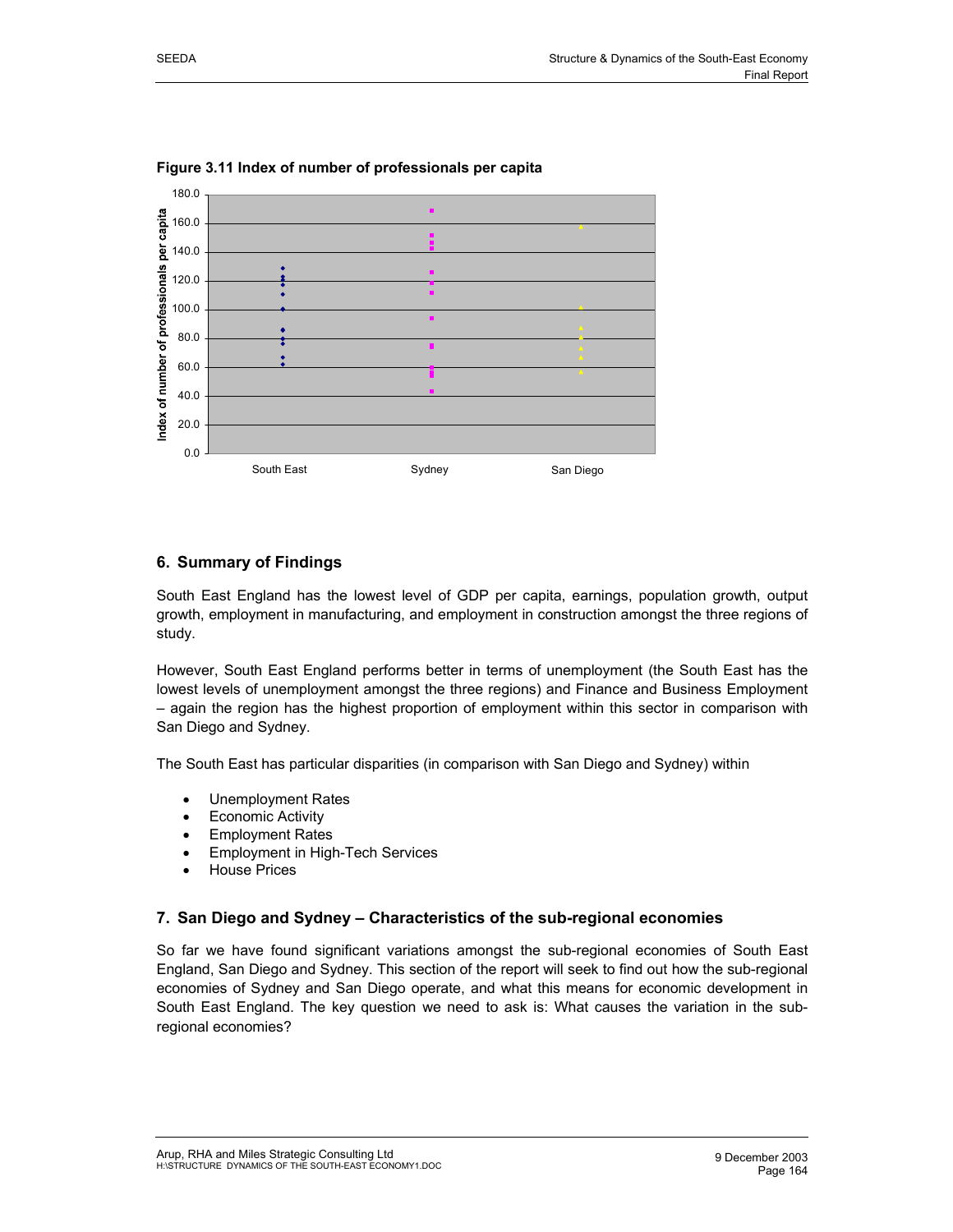#### *Skills and Qualifications*

The relationship between a regions economic performance and the skill and education level of its workforce is well known - the higher the skills the richer the region. It is more difficult to assume that the same is true for a sub-region, due to the smaller geographical area covered by a sub-region. However, as illustrated in figure 4.1 below we find that there is a significant relationship between the levels of skills and income growth.

### **Figure 4.1 Relationship between income growth and number of degree holders, San Diego**



**Figure 4.2 Relationship between income growth and number of degree holders, Sydney** 

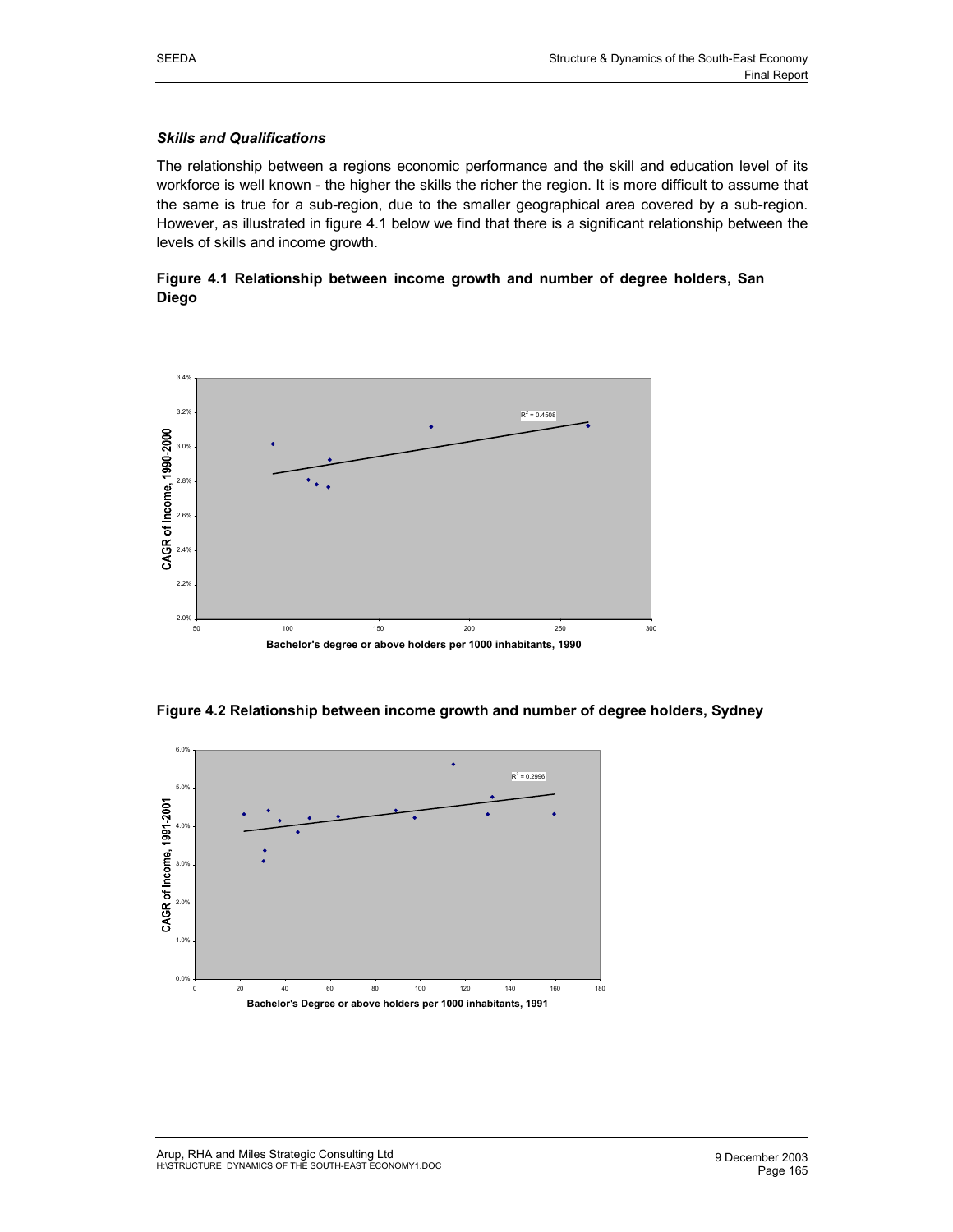As centres of high-tech employment in the US and Australia, San Diego and Sydney both attract and maintain a highly qualified workforce. However, the distribution of the population holding a degree or equivalent qualification is not spread equally across sub-regions of Sydney and San Diego. Within San Diego we can see that North City, which enjoys the highest income growth, is also the subregion with the highest density of Bachelor's degree holders. Notably, we find significant positive associations between income growth and number of degree holders in both San Diego and Sydney.

The San Diego region has seen the technology and biotechnology sectors flourish. Since 1990, these industries have been among the most important drivers of the San Diego economy. According to a report by San Diego Economic Development Corporation, the biotechnology and pharmaceutical cluster has increased from 11,267 jobs to 22,999 within the metropolitan boundaries of the city between the years 1990 and 2000. The communications, computer and electronics, and software industries have also seen spectacular growth, adding more than 20,000 net new jobs between 1990 and 1998. It is important to note that these fast growing sectors are reliant on a highly education and skilled workforce, and as a result the sub-regional endowment of skills and qualifications has a significant effect on the sub-regional economies of San Diego and Sydney.

From this perspective, the level of workforce education is the one of the most important components of the knowledge base of the sub-regional economies of San Diego and Sydney.

#### *Employment*

The proportion of professional occupations within a workforce is another factor that contributes towards the intra-regional disparities of San Diego and Sydney. As illustrated in figure 4.3, the number of professionals per 1000 inhabitants varies considerably across San Diego and Sydney. Moreover, there is a significant and positive relationship between income growth and proportion of professional occupations within a workforce. Furthermore, the number of professionals increased dramatically in the 1990's for all sub-regions, as a result of changes in sub-regional sectoral composition. We also find strong link between income growth and the number of managers across San Diego sub-regions as showed in figure 4.5 below.



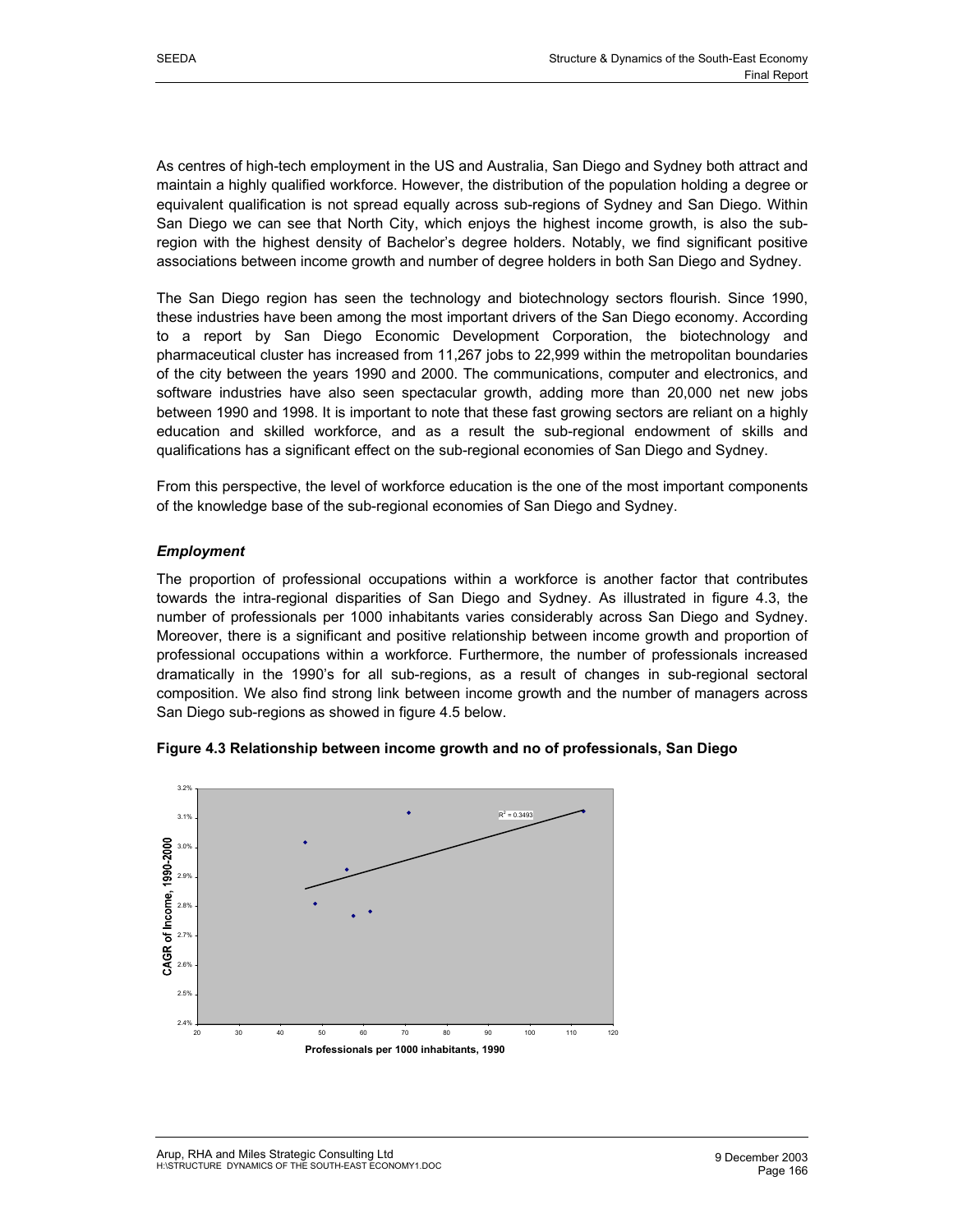

**Figure 4.4 Relationship between income growth and number of professionals, Sydney** 

**Figure 4.5 Relationship between income growth and number of managers, San Diego** 



Figure 4.6 shows the employment in finance, insurance and real estate across San Diego's subregions. Interestingly, North City which enjoys the highest income growth, has the largest proportion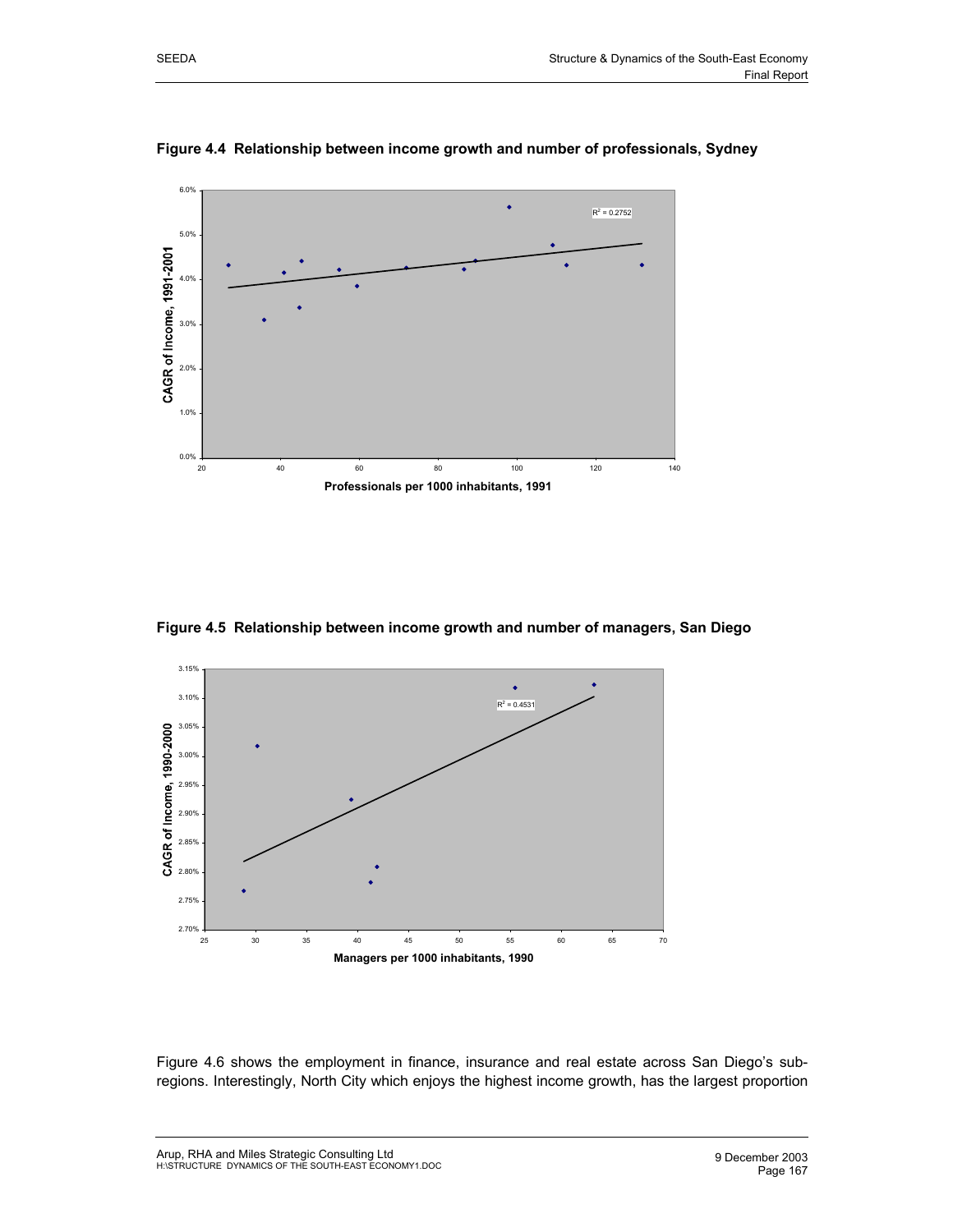of employees in this industry, while East Suburban and East County which have the lowest growth rates, also possess smallest percentage of Finance employees.

Thanks to the boosting tourism industry, employment in accommodation, cafes, and restaurants increased quickly from 1991 to 2001 in the sub-regional economies of Sydney (as illustrated in figure 4.7 below), becoming a driver of economic growth in the city. Interestingly, employment in cultural and recreational services is also seen to be highly correlated with income growth, indicating that this sector has also become an important economic driver across Sydney sub-regions.





**Figure 4.7: Relationship between income growth and employment in tourist activities per 1000 residents, Sydney** 

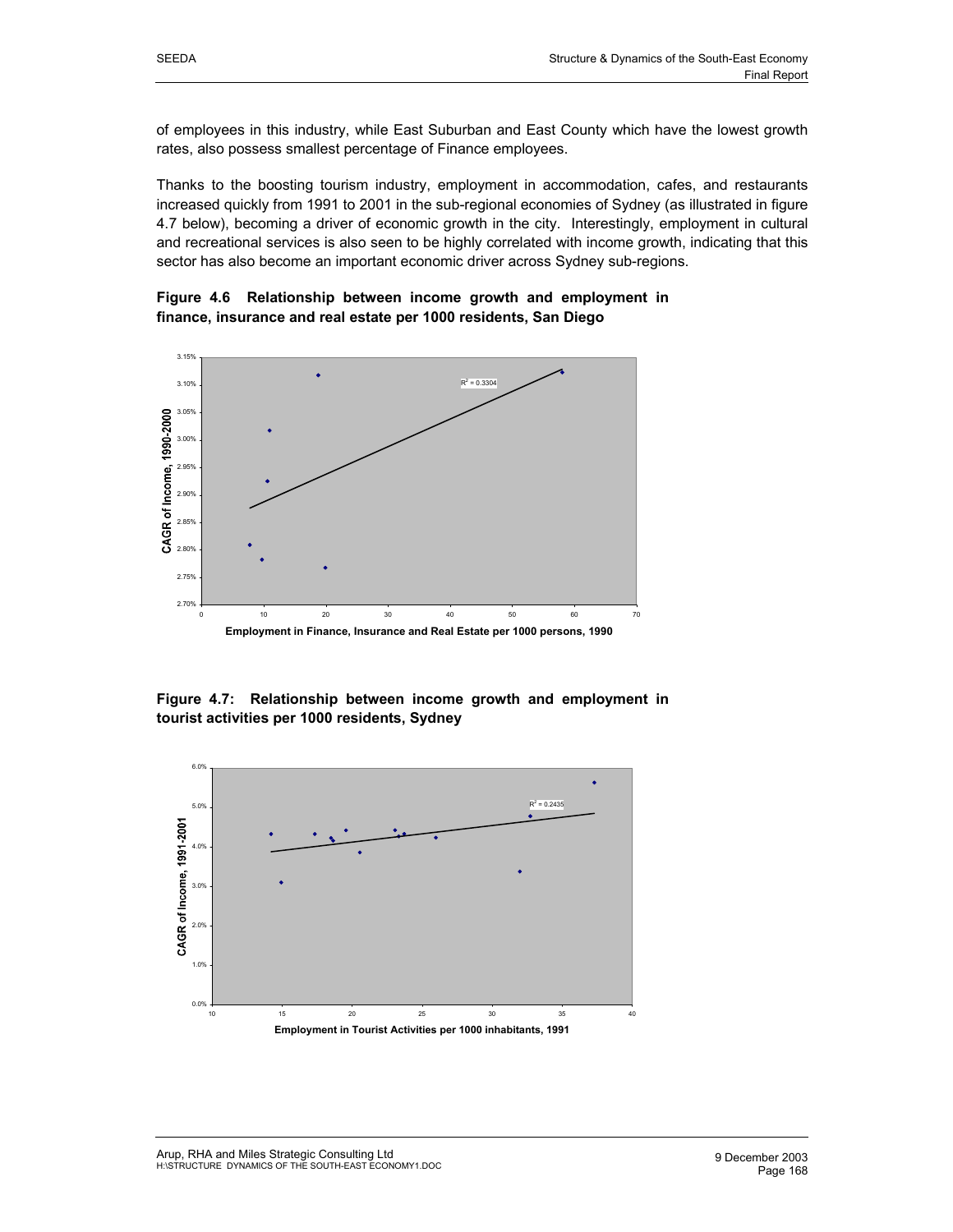### **Figure 4.8: Relationship between Employment in Cultural and Recreational Services and Income Growth, Sydney**



#### *Labour Market*

Economic activity rate, which is the labour force as a proportion of the working age population, displays a significant relationship with income growth. For both regions, significant differentials exist in terms of economic activity, suggesting that sub-regions have very different demographic natures across San Diego and Sydney.

Interestingly, a strong positive link is seen between income growth and economic activity rate in San Diego, with a high R-square value of 0.6014, indicating that labour force characteristics are highly associated with economic growth in this area. However, we cannot find such significant relationship in the case of Sydney.



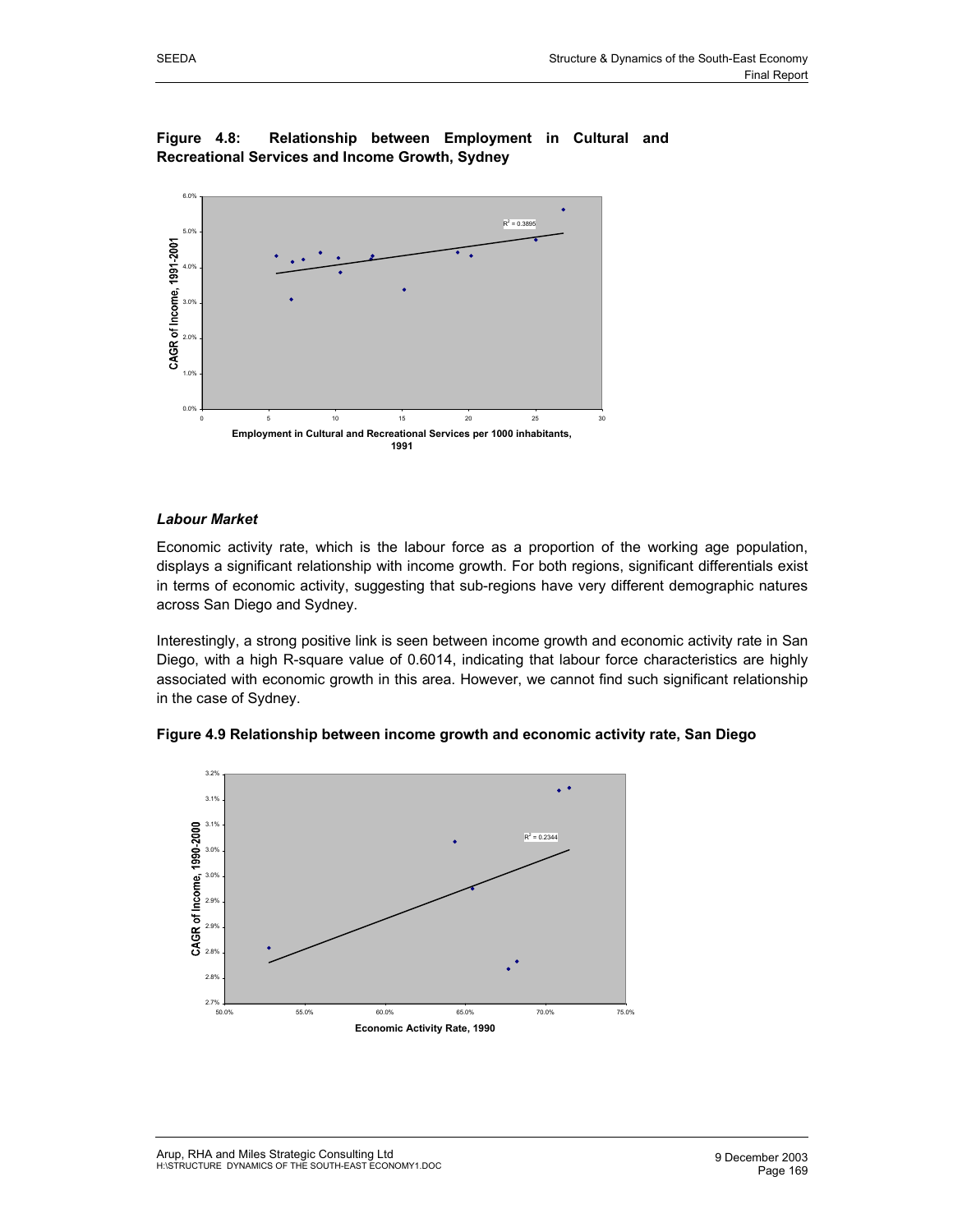Poverty is a barrier to economic growth. Even in as prosperous a region as San Diego, poverty is still a critical issue. In 2000, poverty rates ranged from 8% to 21% across the San Diego subregions, indicating a large disparity. Furthermore, the increase in poverty rates from 1990 to 2000 in all localities suggests that inequality of income distribution worsened over the ten years. Despite a decade of continuous economic growth, a significant proportion of population has been unable to share the benefits. Figure 4.10 illustrates the negative association between income growth and poverty. The sub-regions with higher poverty rates suffered lower growth rates



Figure 4.10 Relationship between income growth and poverty, San Diego

# **8.Summary of San Diego and Sydney's sub-regional economies**

Within Sydney and San Diego we have found that:

- Significant intra-regional disparities are found in both in San Diego and Sydney.
- Income growth is closely linked to the qualification levels of local residents. The higher the quality of the available workforce, the faster its income growth is likely to be.
- Income growth is significantly associated with the concentration of certain occupations, especially professionals and managers.
- Income growth is also associated with the clustering of specific sectoral activity, particularly the finance industry.

These characteristics (as documented within the RHA regional growth model) are broadly similar to those of South East England. It is clear that there are common issues driving forward the world's top performing regional economies and that skills and education lie at the heart of these issues. Furthermore, employment within knowledge-based businesses is also key to the development of a sub-regional economy. However, and somewhat surprisingly, we have found that tourism related activities are closely linked with increases in income for the Sydney's sub-regional economies.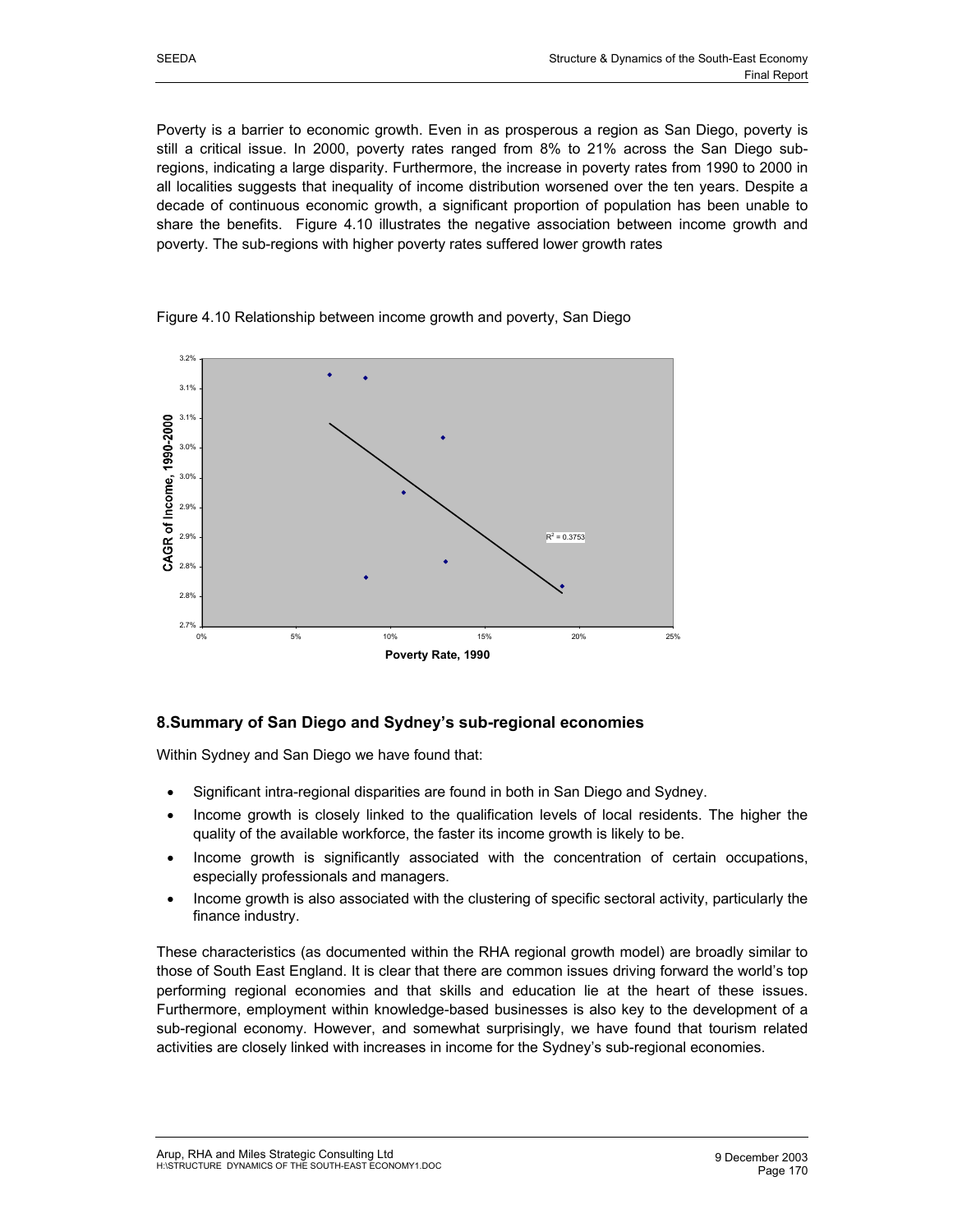#### **Figures 4.12 and 4.13 below illustrate diagrammatically the drivers of disparities amongst the sub-regional economies of San Diego and Sydney.**





**Figure 4.13: Mechanism of intra-regional disparities, Sydney** 

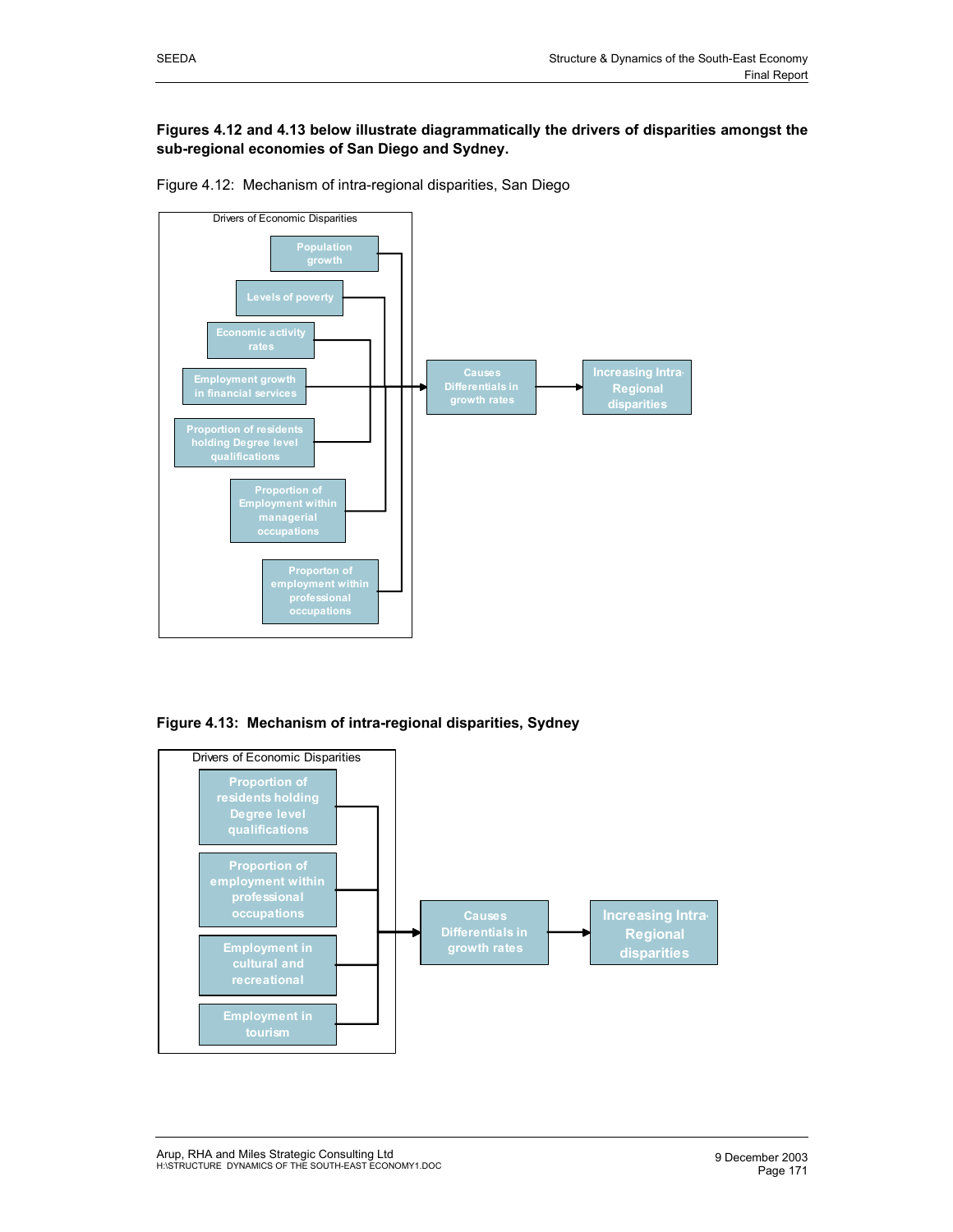# **9.Conclusions**

It is necessary to put the empirical study of the regions in the context of economic development. Developed economies have entered what has been labelled a 'post-industrial' era. The structures of modern economies and the way in which growth is achieved is remarkably different now than it was fifty years ago. Just as the shift to an industrialised economy required structural shifts from agricultural to manufacturing functions, the 'post-industrial' economy is characterised by shifts towards tertiary and business services activities.

San Diego, Sydney and South East England are all in this category. They may be diverse in many ways but all three have undergone similar processes and similar structural shifts. One of the interesting facets of the empirical analysis is the similarity in the employment structures of the three regions:

- All three are dominated by service activity.
- All three have larger business and finance sectors than manufacturing sectors.
- As we have seen diversity lies not across the regions but within them.

The first and second industrial revolutions are as much technological revolutions as anything else. The unique nature of the modern economy is the role played by knowledge in the production process. Technological developments have been evident in the information revolution and the digital age. In addition, knowledge creation and innovation is now seen as vital for commercial success. Business success is a driver of positive economic outcomes. As a result, within the knowledge economy the labour force is key. Its importance is both in its bulk and perhaps more importantly its quality. A greater proportion of occupations are involved in high technology sectors and a greater proportion of occupations can be described as professional or managerial. There has been a significant shift from manual labour to screen based and, more often than not, knowledge-based activity. Structural shifts take place when economies are able to take advantage of growth potentialities within new sectors. It is desirable and profitable therefore for shifts in structure towards high value added sectors. High technology and high skill sectors are undoubtedly high value added sectors. Growth potentialities exist in these areas. Taking advantage of these potentialities depends on the existence of a relevant skills based and the ability to organise these skills into these areas.

Knowledge creation is the realm of human capital. In this study innovation is represented by research and development and patent activity. The maintenance of a highly skilled workforce is necessary to translate this 'knowledge capital' into economic outcomes. Evolution of economic theory has reflected these real world developments. Growth strategies are no longer based on building a greater and greater capital and labour stocks. This 'growth accounting' approach has been superseded by the new growth theory of Romer et al. The emphasis is now on 'human capital', reflecting the quality of labour. Supply side economics has embraced the importance of education, skills of the labour force.

The economics of Barro is also relevant here. Barro's concept of social capital provides a broader view of wealth creation. Barro's work focussed on reasons why developing economies failed to take advantage of catch up potential despite the mobility of capital. Its application here is in the economic effects of a high quality business environment, a highly 'liveable' environment and a high degree of social inclusion. In the context of a developed region the key is the creation of a fertile business environment providing the basis for long term, inclusive growth. The broader concept is one of sustainability.